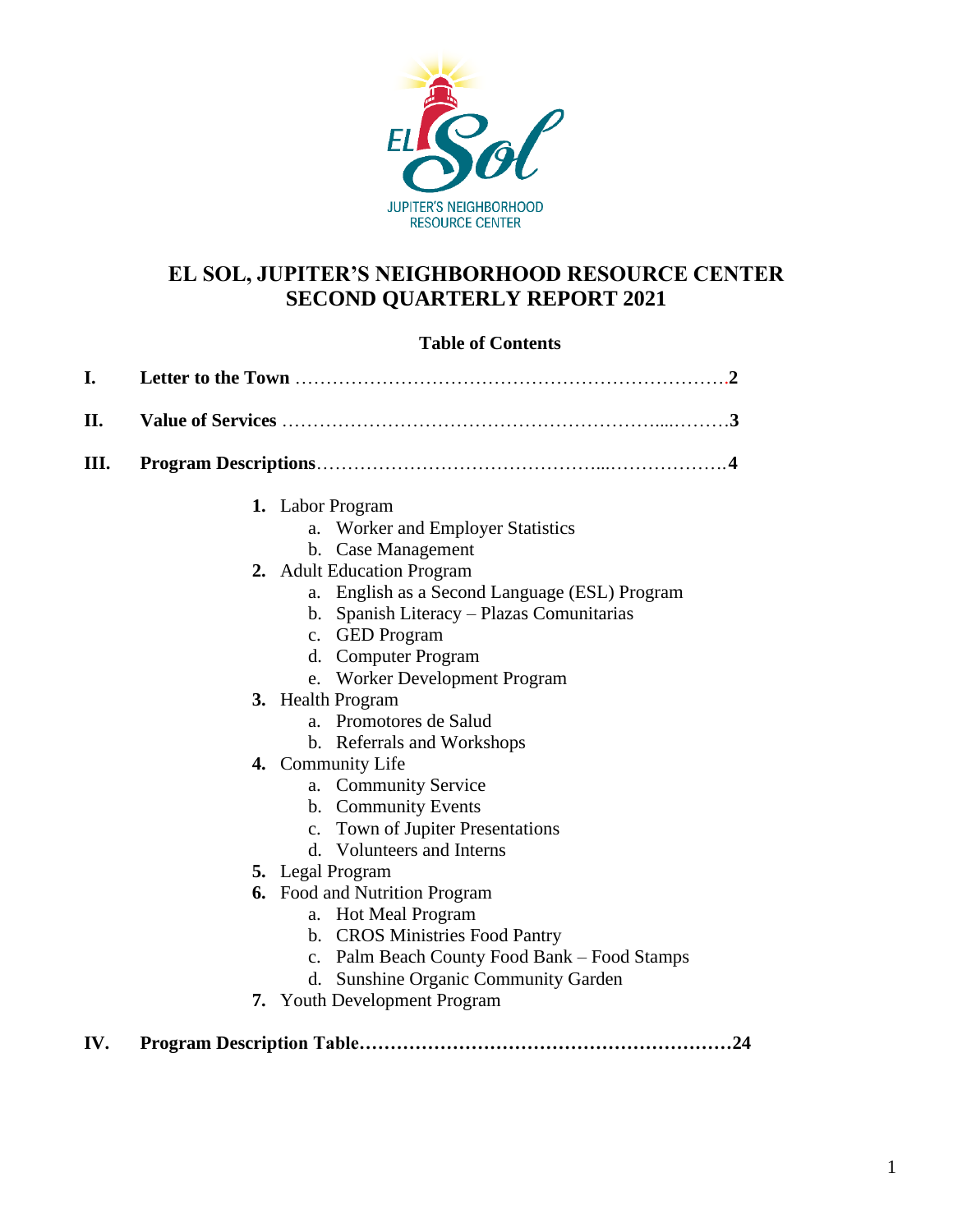# **I. LETTER TO THE TOWN**

June 30, 2021

Dear Town of Jupiter Council Members,

As part of its lease with the Town, El Sol is pleased to submit its second quarter report for 2021.

These have been some very busy months at El Sol. Three thousand jobs were filled during the months of April, May and June with 89% of workers coming in to El Sol each day finding work. The majority of requests for work continue to be in landscaping and general construction. The Case Management team processed 436 visits this quarter including 49 new workers and 76 renewals. Crisis funding due to Covid impact continues to be a need within our community. Our Adult Education programs held a virtual graduation ceremony. Twenty-eight (28) students graduated a level of English and we are very excited because our first 3 GED students received their diploma. 6 other students have passed at least one of the four subject tests and continue working towards their diploma. Many of our students come to us with low levels of literacy and first must complete primary or secondary grades before starting to work on a GED. It is a very big accomplishment for our adult learners and something we are proud to be offering. Through our vocational training activities, we awarded 123 certificates to students who participated in our sewing, kitchen training, bike repair, tiling, painting, and plumbing repair workshops. Covid-19 updates and vaccine information continued to be the main topics for our health promoters. We welcomed back the Nicklaus Children's Hospital Dental Bus and offered virtual healthy cooking classes. Over two-thousand meals (hot and to-go lunches) were provided to our workers and we have continued with our morning nutrition workshops. Providing lunches has been very well received by both our workers and employers. We have also been excited to see some of our volunteers back at work in some of our programs.

The impact of our programs and services is detailed here. According to the Independent Sector website, the estimated national value of volunteer time for 2021 is \$28.54 per hour. This is the amount we assign to calculate the value of volunteer hours in our programs. Professional Volunteer hours such as Legal or IT are valued at higher rates.

We are always very appreciative for the Town's support of El Sol and for allowing us to continue providing services to our community. I hope you enjoy reading about the work we are doing. Please let me know if you need any further information.

Respectfully submitted,

Sweetorden

Suzanne Cordero Executive Director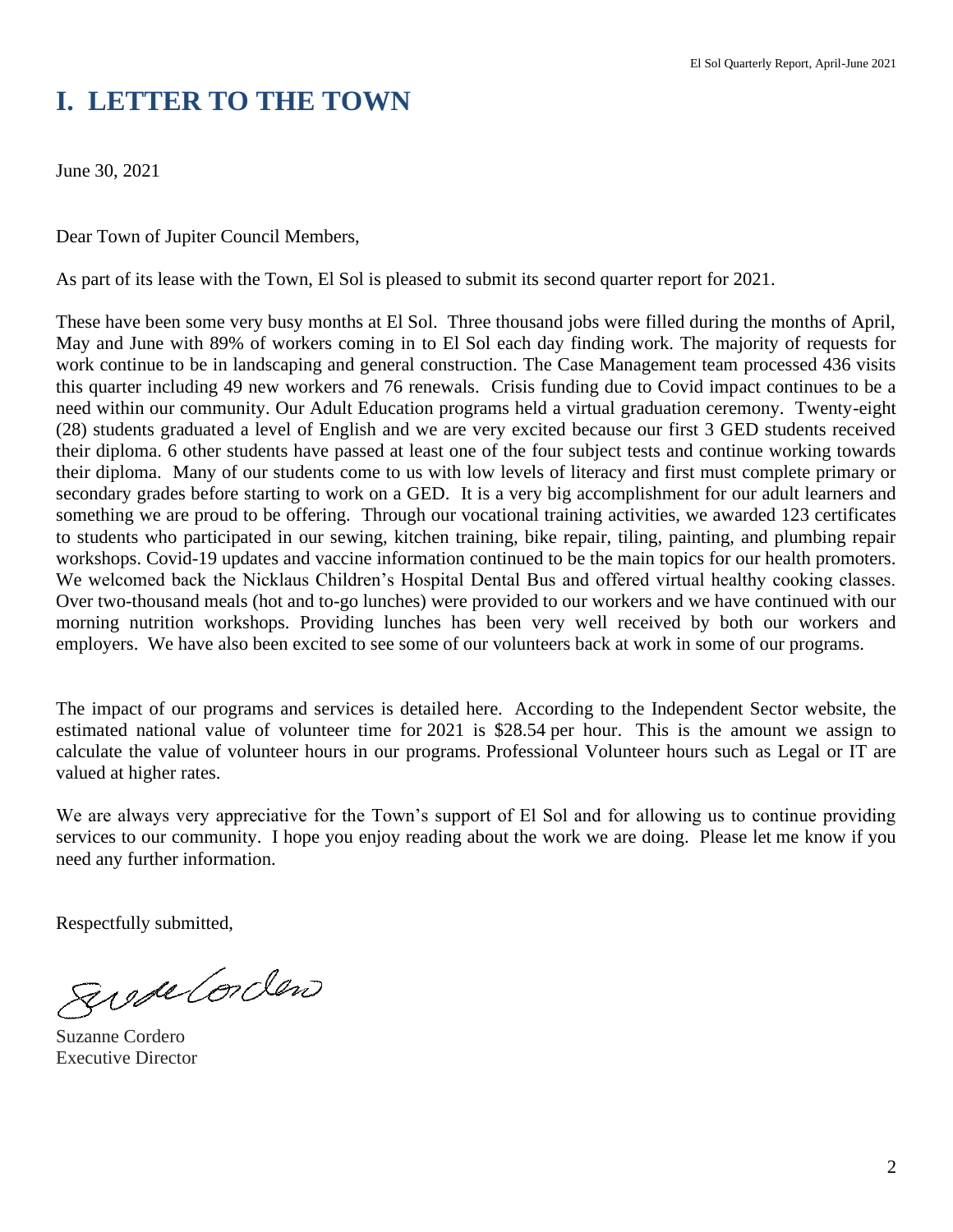# **II. VALUE OF SERVICES**

In the second quarter of 2021, El Sol contributed services to the Town of Jupiter including Volunteer Time, Donations, and Cash Expenses with an estimated in-kind value of \$356,719 with a monthly average of \$118,906. \*\*

| <b>Program Value</b>      | <b>Quarter I</b> | <b>Quarter II</b> | <b>Quarter III</b> | <b>Quarter IV</b> | <b>Quarter Totals</b> |
|---------------------------|------------------|-------------------|--------------------|-------------------|-----------------------|
| Labor Program             | \$0              | \$43              |                    |                   | \$43                  |
| Adult Education Program   | \$1,090          | \$1,441           |                    |                   | \$2,531               |
| Health Program            | \$8,220          | \$15,412          |                    |                   | \$23,631              |
| Community Life            | \$23,556         | \$18,904          |                    |                   | \$42,460              |
| Legal Program             | \$900            | \$0               |                    |                   | \$900                 |
| Food & Nutrition Program  | \$36,267         | \$47,610          |                    |                   | \$83,877              |
| Youth Development Program | \$0              | \$2,397           |                    |                   | \$2,397               |
| *Cash Expenses            | \$244,599        | \$270,912         |                    |                   | \$515,511             |
| <b>Total</b>              | \$314,632        | \$356,719         |                    |                   | \$671,351             |



\*Cash Expenses are expenditures made by El Sol for supplies, services, and salaries for programs and support services made during the daily course of executing our mission throughout the Town of Jupiter. Cash Expenses do not include In-Kind or Depreciation Expense entries.

\*\* Rounding is done throughout the report and any mathematical discrepancies may be attributed to that.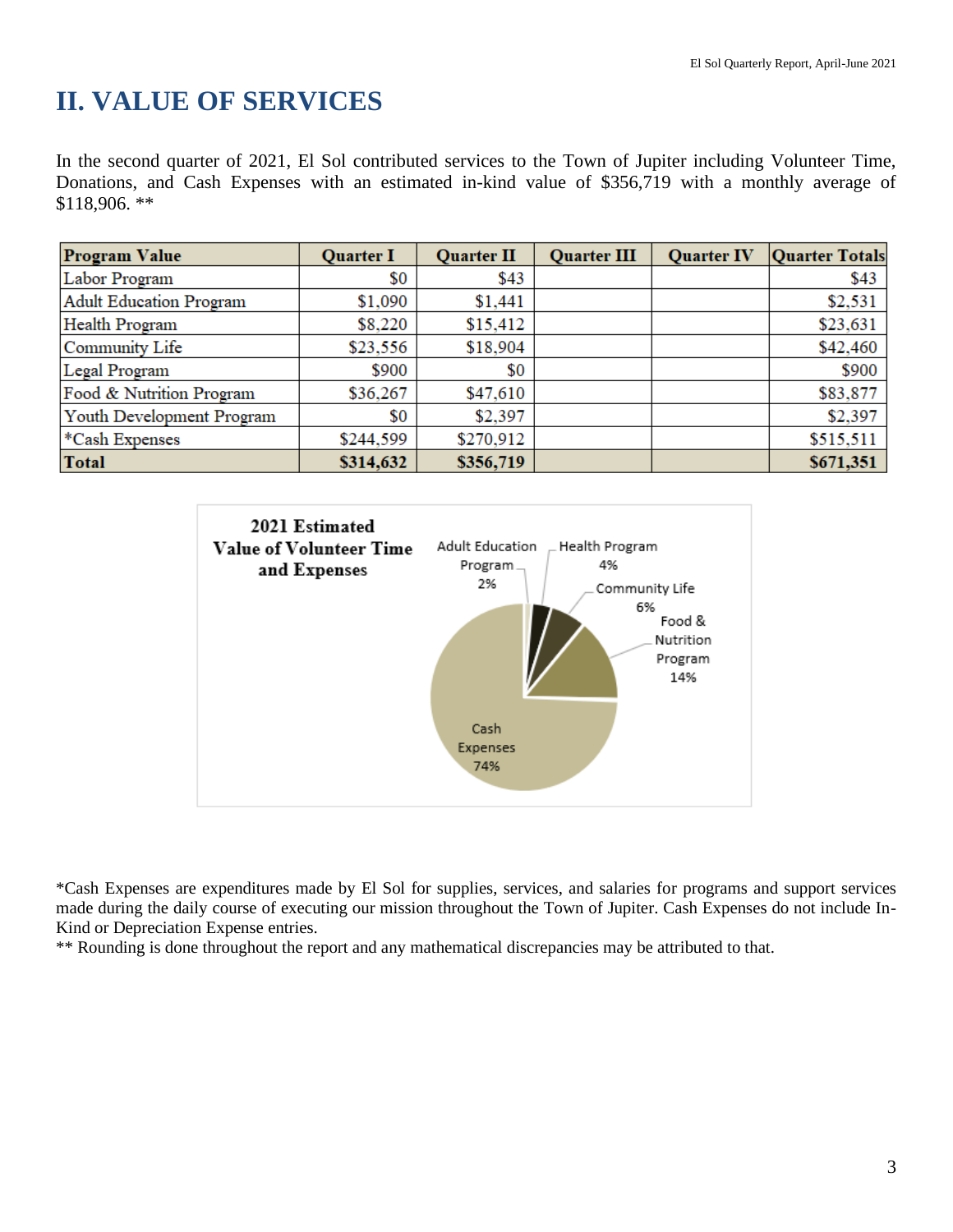# **III. PROGRAM DESCRIPTIONS**

## **1. LABOR PROGRAM**

### **a. Worker and Employer Statistics**

STRATEGIC PLAN GOAL: Increase placement rate to 65% in 2021.

Quarter II Progress: Daily Placement Rate was at 89%.

|                                                                     | <b>Quarter 1</b> |     | Quarter 2   Quarter 3   Quarter 4 |     | <b>TOTAL</b> |
|---------------------------------------------------------------------|------------------|-----|-----------------------------------|-----|--------------|
| <b>STRATEGIC PLAN</b><br><b>GOAL</b><br><b>Daily Placement Rate</b> | 65%              | 65% | 65%                               | 65% | 65%          |
| Actual                                                              | 74%              | 89% |                                   |     | 82%          |

The Labor Program continues to expand the program within the CDC Social Distancing guidelines.

|              |                       |                                             | 2021              | <b>Worker Statistics</b>                                    |                                |                                                      |                              |                                                   | <b>Employer Statistics</b>     |                                      |
|--------------|-----------------------|---------------------------------------------|-------------------|-------------------------------------------------------------|--------------------------------|------------------------------------------------------|------------------------------|---------------------------------------------------|--------------------------------|--------------------------------------|
| <b>Month</b> | General<br>Attendance | Average<br>General<br>Attendance<br>per day | <b>Attendance</b> | Average<br> Job Worker Job Worker <br>Attendance<br>per day | <b>Workers</b><br><b>Hired</b> | Average<br><b>Workers</b><br><b>Hired per</b><br>day | Daily<br>Placement<br>Rate % | <b>New</b><br><b>Workers</b><br><b>Registered</b> | <b>New</b><br><b>Employers</b> | <b>Employer</b><br><b>Attendance</b> |
| January      | 1.150                 | 52                                          | 785               | 36                                                          | 502                            | 23                                                   | 64                           | 12                                                | 38                             | 335                                  |
| February     | 1.083                 | 45                                          | 783               | 33                                                          | 551                            | 23                                                   | 70                           | 12                                                | 41                             | 351                                  |
| March        | 1.288                 | 43                                          | 981               | 33                                                          | 852                            | 28                                                   | 87                           | 17                                                | 67                             | 527                                  |
| April        | 1.388                 | 48                                          | 1.008             | 35                                                          | 866                            | 30                                                   | 86                           |                                                   | 50                             | 573                                  |
| May          | 1.450                 | 48                                          | 1,123             | 37                                                          | 1,034                          | 34                                                   | 92                           | 30                                                | 83                             | 668                                  |
| June         | 1.499                 | 52                                          | 1.225             | 42                                                          | 1,101                          | 38                                                   | 90                           | 16                                                | 85                             | 662                                  |
| <b>Total</b> | 7,858                 | 48                                          | 5,905             | 36                                                          | 4,906                          | 29                                                   | 82                           | 90                                                | 364                            | 3.116                                |

In the Second quarter of 2021, a total of 3,001 jobs were filled. El Sol registered 49 new workers and 218 new Employers. For the quarter, an average of 49 workers registered at El Sol each morning. Of these, in average 38 members registered specifically for work for that day (Job Worker). Of the workers ready for work, on average 34 workers were hired each day.

Volunteers provided 1.5 hours of service to El Sol in our Labor Program.

|                                                     | Value of the Labor Program |      |                                       |  |              |  |  |
|-----------------------------------------------------|----------------------------|------|---------------------------------------|--|--------------|--|--|
|                                                     | <b>Quarter I</b>           |      | Quarter II   Quarter III   Quarter IV |  | <b>Total</b> |  |  |
| Labor and Case Management<br><b>Volunteer Hours</b> | \$0                        | \$43 |                                       |  | \$43         |  |  |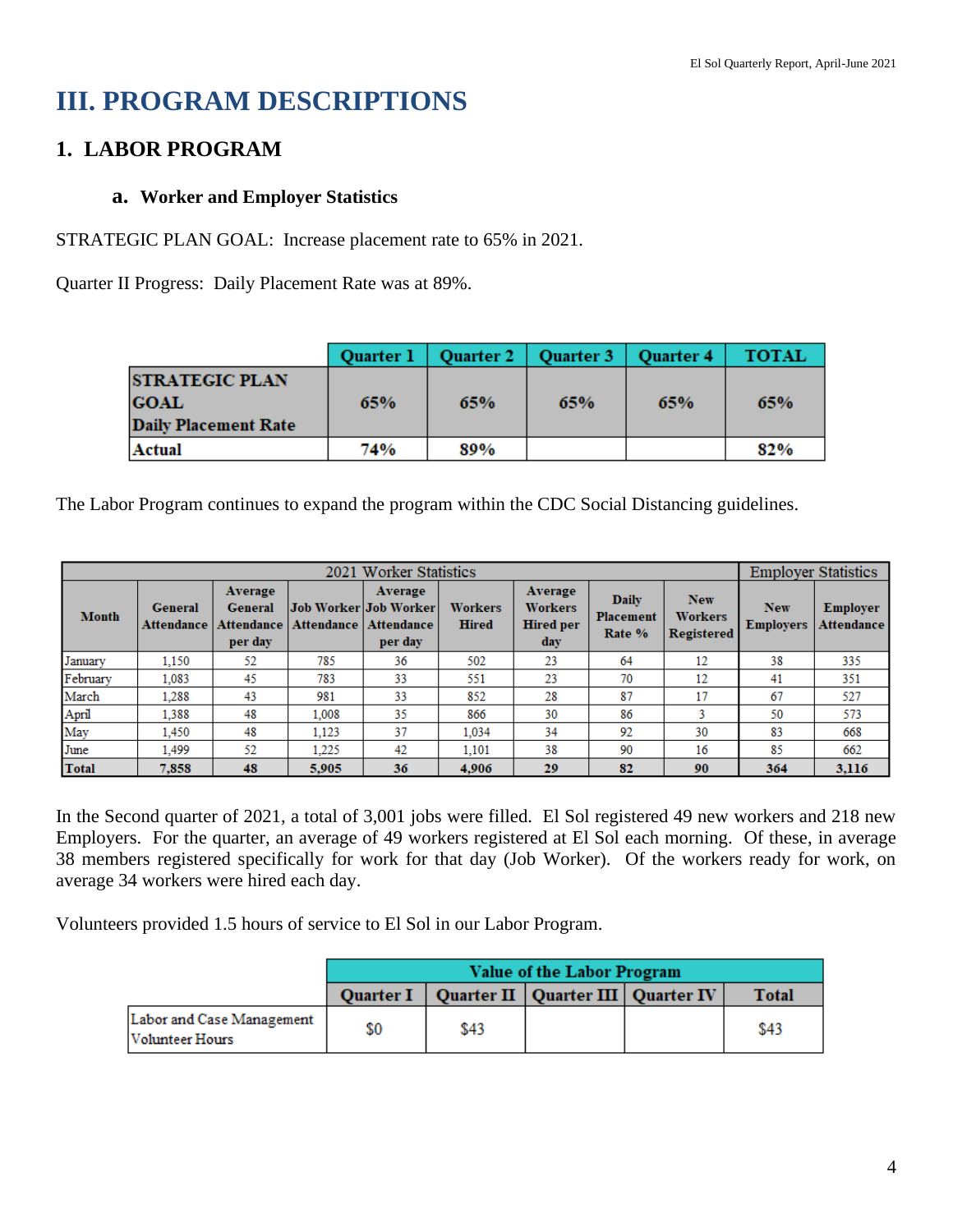

#### **AVERAGE NUMBER OF WORKERS HIRED DAILY**

In the months of May and June 2021, the average of workers hired daily was higher that the historic (2008- 2020).



#### **AVERAGE GENERAL ATTENDANCE PER DAY**

June has been one of the two months with higher average general attendance in 2021. Attendance continues to be limited in the El Sol Labor Hall due to Covid-19 restrictions.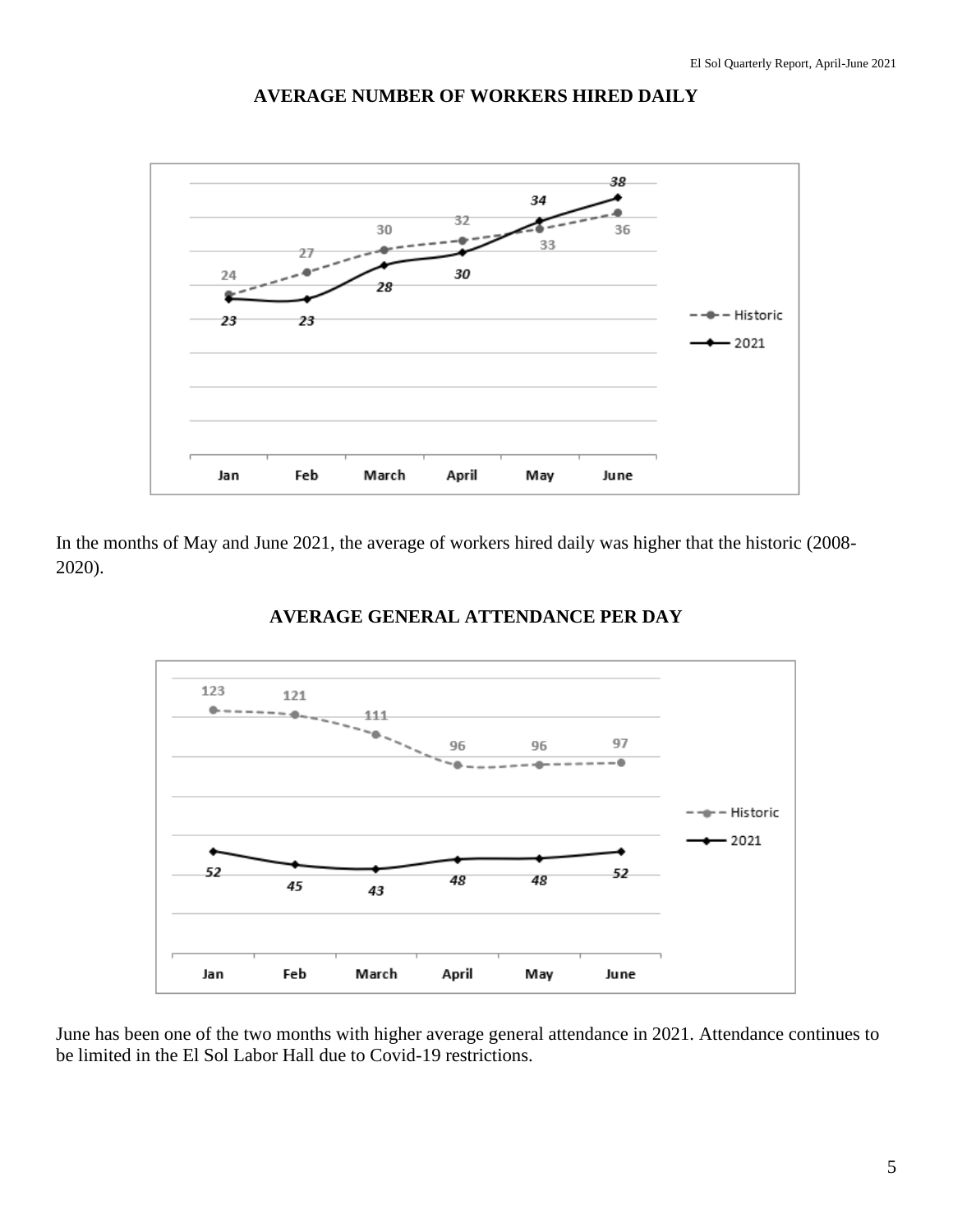#### **b. Case Management**

STRATEGIC PLAN GOAL: 60% increase in 3 points in Self-Sufficiency Score in 2021.

Quarter II Progress: 79% increase in 3 points in Self-Sufficiency Score.

|        |                                                                        |     |     | Quarter I   Quarter II   Quarter III   Quarter IV |     | AVG- |
|--------|------------------------------------------------------------------------|-----|-----|---------------------------------------------------|-----|------|
|        | <b>ISTRATEGIC PLAN GOAL</b><br>Self-Sufficiency Score 3 point increase | 60% | 60% | 60%                                               | 60% | 60%  |
| Actual |                                                                        | 59% | 79% |                                                   |     | 69%  |

The Labor Program continues in 2021 to expand the program within the CDC Social Distancing guidelines. The Case Management Program provided Case Management support throughout the Quarter.

To calculate a self-sufficiency score, the Case Manager interviews the workers on nine different categories from food assistance to education and employment. From their answers, the Case Manager calculates a baseline for the status of the workers' self-sufficiency. The lowest score is zero and the highest score is 45. Our goal is for workers to learn more about the resources available in the community, improve their work potential, improve their education, and improve their knowledge of the medical and legal resources available.

A follow-up by the Case Manager after six months will provide insight into how the worker is integrating and improving his or her self-sufficiency within our community. In the chart below we have shown the number of Total Worker Visits Processed through Case Management every month.

|              | <b>CASE MANAGEMENT 2021</b> |                       |                |                                                    |                                                                                     |                     |  |  |  |  |
|--------------|-----------------------------|-----------------------|----------------|----------------------------------------------------|-------------------------------------------------------------------------------------|---------------------|--|--|--|--|
| Month        | Total ID's<br>Issued        | New Worker<br>$ID's*$ | Follow-Up ID's | % Increase of 3<br>points or more<br>on Follow Ups | Other Case<br>Management<br>Visits (Crisis<br>Funds,<br>Incidents.<br>Intensive CM) | <b>Total Visits</b> |  |  |  |  |
| January      | 53                          | 16                    | 37             | 54%                                                | 44                                                                                  | 97                  |  |  |  |  |
| February     | 50                          | 25                    | 25             | 56%                                                | 43                                                                                  | 93                  |  |  |  |  |
| March        | 44                          | 25                    | 19             | 68%                                                | 65                                                                                  | 109                 |  |  |  |  |
| April        | 11                          | 3                     | 5              | 80%                                                | 112                                                                                 | 123                 |  |  |  |  |
| May          | 59                          | 30                    | 29             | 80%                                                | 101                                                                                 | 160                 |  |  |  |  |
| June         | 58                          | 16                    | 42             | 78%                                                | 95                                                                                  | 153                 |  |  |  |  |
| <b>Total</b> | 275                         | 115                   | 157            | 69%                                                | 460                                                                                 | 735                 |  |  |  |  |

\*Includes Returning Workers who have been out of sight for at least 5 years

Registration requires mandatory El Sol 101 class. Renewal requires mandatory OSHA and participation in the Community Service Events. The Community Service events will return in August 2021.

In the Second Quarter, 128 total IDs were processed. Of those, 49 were new and 76 were follow-ups. Other Case Management visits, including Crisis Funds, Incidents, and intensive Case Management totaled 308 for the quarter. Case Management processed a total of 436 visits this Quarter.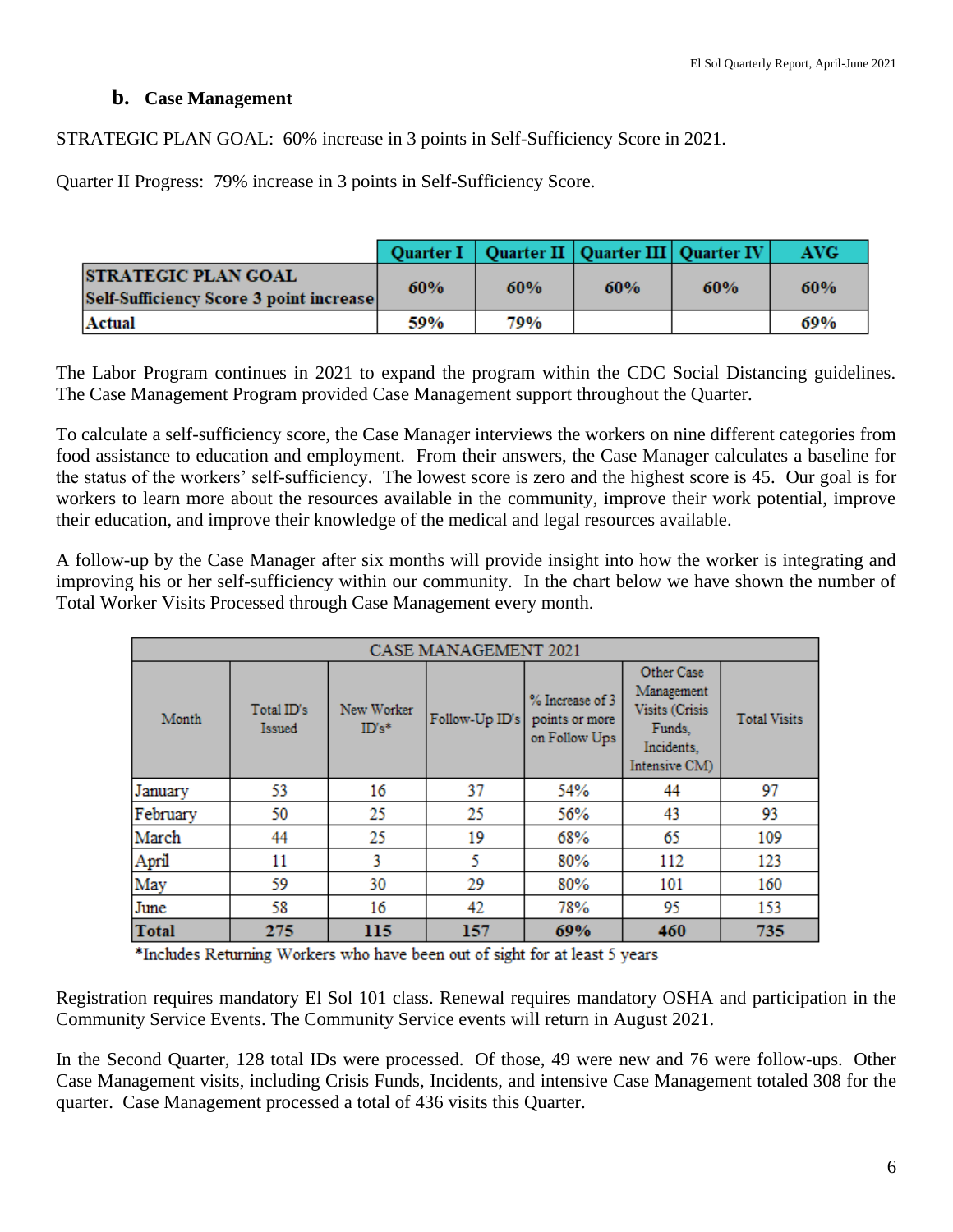## **2. ADULT EDUCATION PROGRAM**

### **a. English as a Second Language (ESL) Program**

STRATEGIC PLAN GOAL: 26 total graduates of ESL Classes in all of 2021.

Quarter II Progress: 28 Students graduated from English Classes.

|                                                               |                            |    |                            | Quarter I   Quarter II   Quarter III   Quarter IV   TOTAL |    |
|---------------------------------------------------------------|----------------------------|----|----------------------------|-----------------------------------------------------------|----|
| <b>STRATEGIC PLAN GOAL</b><br><b>Graduates of ESL Classes</b> | (No<br><b>Graduation</b> ) |    | (No<br><b>Graduation</b> ) | 15                                                        | 26 |
| Actual                                                        | N/A                        | 28 |                            |                                                           | 28 |

El Sol offers Virtual ESL classes in the evenings on Mondays, Tuesdays, and Wednesdays during the semester. An average of 9 students attended classes this quarter.

|                         |              | <b>ESL Level 1</b>     |                    |                       |            | <b>ESL Level 2</b> |              |                        |                                  |                       |            |
|-------------------------|--------------|------------------------|--------------------|-----------------------|------------|--------------------|--------------|------------------------|----------------------------------|-----------------------|------------|
| Month                   | # Classes    | # Students<br>Enrolled | Attendance         | Average<br>Attendance | #Promoted* | Month              | # Classes    | # Students<br>Enrolled | Attendance                       | Average<br>Attendance | #Promoted* |
| January                 | 3            | 63                     | 22                 | 7                     |            | January            | 3            | 33                     | 33                               | 11                    |            |
| February                | 11           | 63                     | 139                | 13                    |            | February           | 11           | 33                     | 149                              | 14                    |            |
| March                   | 15           | 63                     | 137                | 9                     |            | March              | 15           | 33                     | 174                              | 12                    |            |
| April                   | 12           | 73                     | 113                | 9                     |            | April              | 12           | 37                     | 136                              | 11                    |            |
| $\overline{\text{May}}$ | 8            | 73                     | 79                 | 10                    | 14         | May                | 8            | 37                     | 96                               | 12                    | 6          |
| June                    | $\mathbf{0}$ | $\bf{0}$               | $\bf{0}$           | $\bf{0}$              |            | June               | $\bf{0}$     | $\bf{0}$               | $\bf{0}$                         | 0                     |            |
| July                    | $\mathbf{0}$ | $\mathbf{0}$           | $\mathbf{0}$       | $\mathbf{0}$          |            | July               | $\bf{0}$     | $\bf{0}$               | $\bf{0}$                         | 0                     |            |
| August                  |              |                        |                    |                       |            | August             |              |                        |                                  |                       |            |
| September               |              |                        |                    |                       |            | September          |              |                        |                                  |                       |            |
| October                 |              |                        |                    |                       |            | October            |              |                        |                                  |                       |            |
| November                |              |                        |                    |                       |            | November           |              |                        |                                  |                       |            |
| December                |              |                        |                    |                       |            | December           |              |                        |                                  |                       |            |
| Total                   | 49           | 136                    | 490                | 10                    | 14         | Total              | 49           | 70                     | 588                              | 12                    | 6          |
|                         |              |                        |                    |                       |            |                    |              |                        |                                  |                       |            |
|                         |              |                        | <b>ESL Level 3</b> |                       |            |                    |              |                        |                                  |                       |            |
| Month                   | # Classes    | # Students<br>Enrolled | Attendance         | Average<br>Attendance | #Promoted* | Month              | # Classes    | # Students<br>Enrolled | <b>ESL Level 4</b><br>Attendance | Average<br>Attendance | #Promoted* |
| January                 | 3            | 34                     | 46                 | 15                    |            | January            | 3            | 15                     | 20                               | 7                     |            |
| February                | 11           | 34                     | 143                | 13                    |            | February           | 11           | 15                     | 50                               | 5                     |            |
| March                   | 15           | 34                     | 178                | 12                    |            | March              | 15           | 15                     | 59                               | 4                     |            |
| April                   | 12           | 36                     | 125                | 10                    |            | April              | 12           | 16                     | 66                               | 6                     |            |
| May                     | 8            | 36                     | 91                 | 11                    | 5          | May                | 8            | 16                     | 37                               | 5                     | 3          |
| June                    | $\bf{0}$     | $\bf{0}$               | $\mathbf 0$        | 0                     |            | June               | $\mathbf{0}$ | $\mathbf{0}$           | $\bf{0}$                         | $\mathbf{0}$          |            |
| July                    | $\Omega$     | $\Omega$               | $\mathbf{0}$       | $\mathbf{0}$          |            | July               | $\bf{0}$     | $\mathbf 0$            | $\bf{0}$                         | 0                     |            |
| August                  |              |                        |                    |                       |            | August             |              |                        |                                  |                       |            |
| September               |              |                        |                    |                       |            | September          |              |                        |                                  |                       |            |
| October                 |              |                        |                    |                       |            | October            |              |                        |                                  |                       |            |
| November                |              |                        |                    |                       |            | November           |              |                        |                                  |                       |            |
| December                |              |                        |                    |                       |            | December           |              |                        |                                  |                       |            |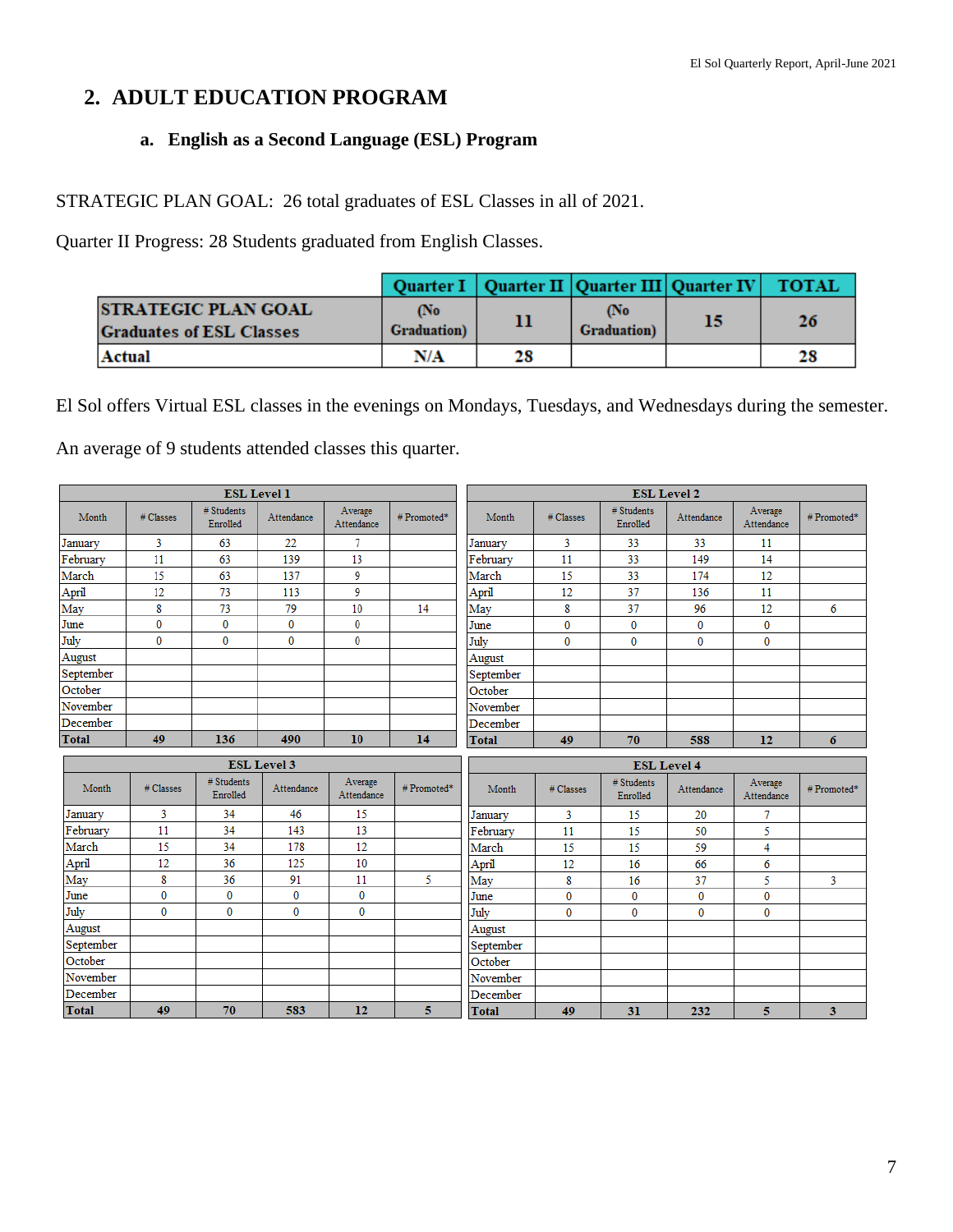| <b>Value of ESOL Program</b>                                      |         |         |  |  |                  |  |  |  |
|-------------------------------------------------------------------|---------|---------|--|--|------------------|--|--|--|
| Quarter I   Quarter II   Quarter III   Quarter IV<br><b>Total</b> |         |         |  |  |                  |  |  |  |
| Nighttime Volunteer Hours (38.2)                                  | \$1,090 | \$1,056 |  |  | \$2,146          |  |  |  |
| Daytime Volunteer Hours (0)                                       | \$0     |         |  |  | \$0              |  |  |  |
| Professional Volunteer Hours (0)                                  | \$0     | \$0     |  |  | \$0 <sub>1</sub> |  |  |  |
| <b>Total</b>                                                      | \$1,090 | \$1,056 |  |  | \$2,146          |  |  |  |

Volunteers provided 37 hours of service to El Sol in our Nighttime classes.

#### **b. Spanish Literacy – Plazas Comunitarias**

|                 |     | <b>Value of Plazas Comunitarias Program</b> |                                                   |    |              |  |  |  |
|-----------------|-----|---------------------------------------------|---------------------------------------------------|----|--------------|--|--|--|
|                 |     |                                             | Quarter I   Quarter II   Quarter III   Quarter IV |    | <b>Total</b> |  |  |  |
| Volunteer Hours | SO. | \$128                                       | SO.                                               | S0 | \$128        |  |  |  |

Volunteers provided 4.5 hours of service to El Sol in our Plazas Comunitarias classes.

#### STRATEGIC PLAN GOAL: 7 Plazas Module Graduates in 2021

Quarter II Progress: Students are placed at the appropriate level according to an initial assessment. In the Second quarter of 2021, 2 students completed primary school modules and 2 student finished secondary school modules.

|                                                                                       | <b>Quarter I</b> | Quarter II   Quarter III   Quarter IV | <b>TOTAL</b> |
|---------------------------------------------------------------------------------------|------------------|---------------------------------------|--------------|
| <b>STRATEGIC PLAN GOAL</b><br>7 graduates from Primary or Secondary<br>school modules |                  |                                       |              |
| Actual                                                                                |                  |                                       |              |

In the Second Quarter, the Plazas Comunitarias classes continued to be online. On average, there were 3 students attending each class this semester.

| Month        | # Classes | <b>Basic/Intermediate</b><br>Total Attendance | Advanced<br><b>Total</b><br><b>Attendance</b> | Average<br>Attendance per<br>class | Promoted/<br><b>Modules</b> | <b>Enrolled</b><br><b>Students</b> |
|--------------|-----------|-----------------------------------------------|-----------------------------------------------|------------------------------------|-----------------------------|------------------------------------|
| January      |           |                                               |                                               |                                    |                             | 17                                 |
| February     |           | 15                                            | 24                                            | 6                                  |                             | 17                                 |
| March        | ٥         | 27                                            | 21                                            |                                    |                             | 17                                 |
| April        |           | 29                                            |                                               |                                    |                             | 18                                 |
| May          |           | 12                                            |                                               |                                    | 30                          | 18                                 |
| June         | 11        | 33                                            |                                               |                                    |                             | 13                                 |
| <b>Total</b> | 42        | 121                                           | 57                                            |                                    | 30                          |                                    |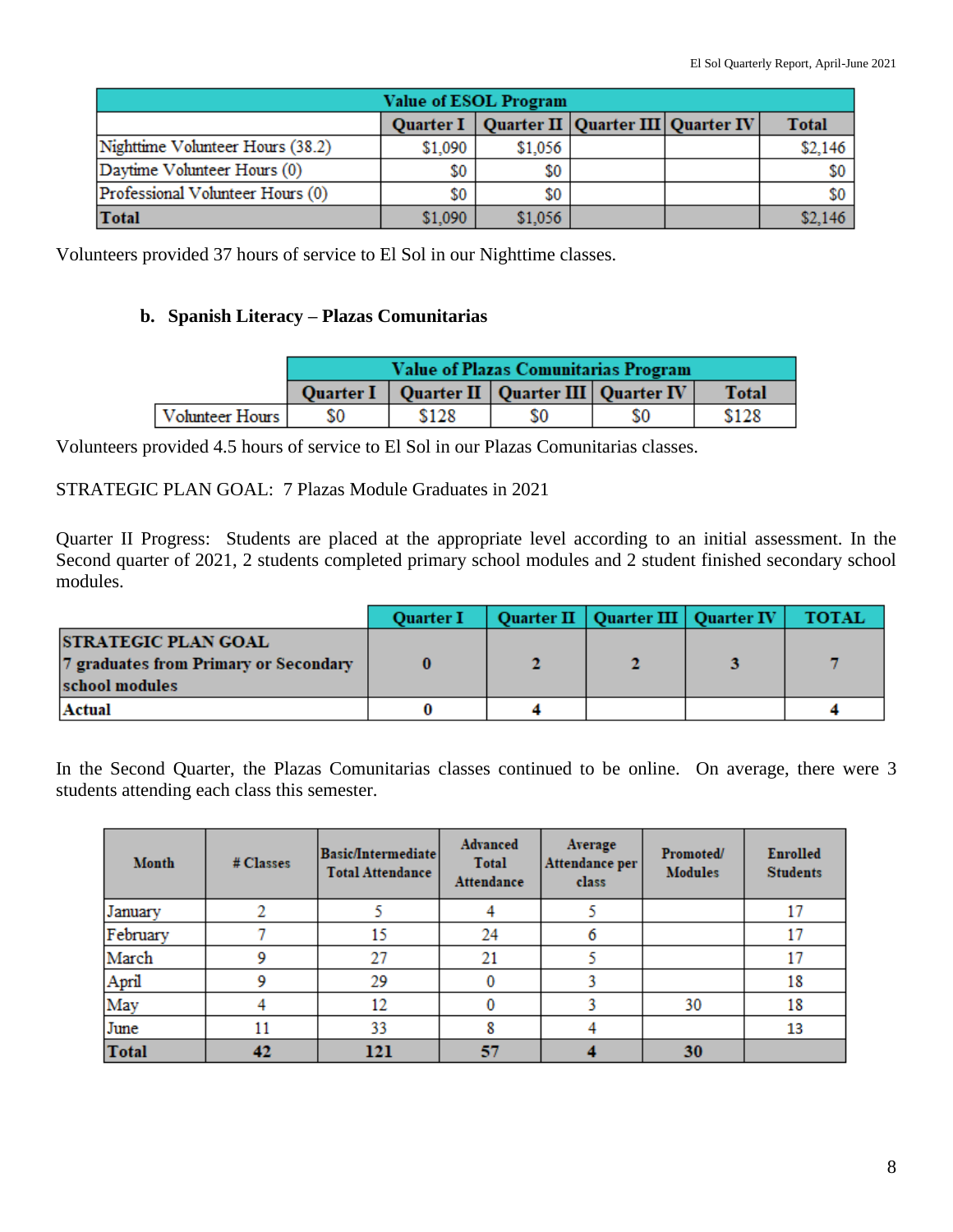### c. **GED Program**

| <b>GED</b>   |           |                               |                                   |                                           |            |  |  |
|--------------|-----------|-------------------------------|-----------------------------------|-------------------------------------------|------------|--|--|
| Month        | # Classes | # Students<br><b>Enrolled</b> | <b>Total</b><br><b>Attendance</b> | Average<br>Attendance per<br><b>Class</b> | # Promoted |  |  |
| January      | 2         | 12                            | 16                                | 8                                         |            |  |  |
| February     | 8         | 12                            | 58                                | 7                                         |            |  |  |
| March        | 8         | 12                            | 63                                | 8                                         |            |  |  |
| April        | 11        | 12                            | 64                                | 6                                         |            |  |  |
| May          | 6         | 12                            | 24                                | 4                                         | 9          |  |  |
| June         | 13        | 13                            | 75                                | 6                                         |            |  |  |
| <b>Total</b> | 48        | $12*$                         | 300                               |                                           | $\bf{Q}$   |  |  |

\*Monthly Average

El Sol has a GED Spanish program for students who were unable to finish their high school degrees.

El Sol offers GED classes in the evenings on Thursdays and Fridays. There are four subjects of the GED Program; Language, Math, Science, and Social Studies.

By the end of the second quarter 13 students were enrolled and we had an average of 6 students attend the GED classes. 9 students passed at least one of the four subject tests and 3 students have received their GED diploma.

#### **d. Computer Program**

#### STRATEGIC PLAN GOAL: 30 Graduates in 2021

Quarter II Progress: In the Second Quarter, 5 students completed 26 computer workshops.

|                                                                               |     |       | Quarter I   Quarter II   Quarter III   Quarter IV |    | <b>TOTAL</b> |
|-------------------------------------------------------------------------------|-----|-------|---------------------------------------------------|----|--------------|
| <b>STRATEGIC PLAN GOAL</b><br><b>Graduates of Computer Class Graduation</b> ) | (No | 10    | 10                                                | 10 | 30           |
| Actual                                                                        |     | $26*$ |                                                   |    |              |

\*Workshops completed

In the second quarter, volunteers provided 9 hours of service to El Sol in our Nighttime Computer Class.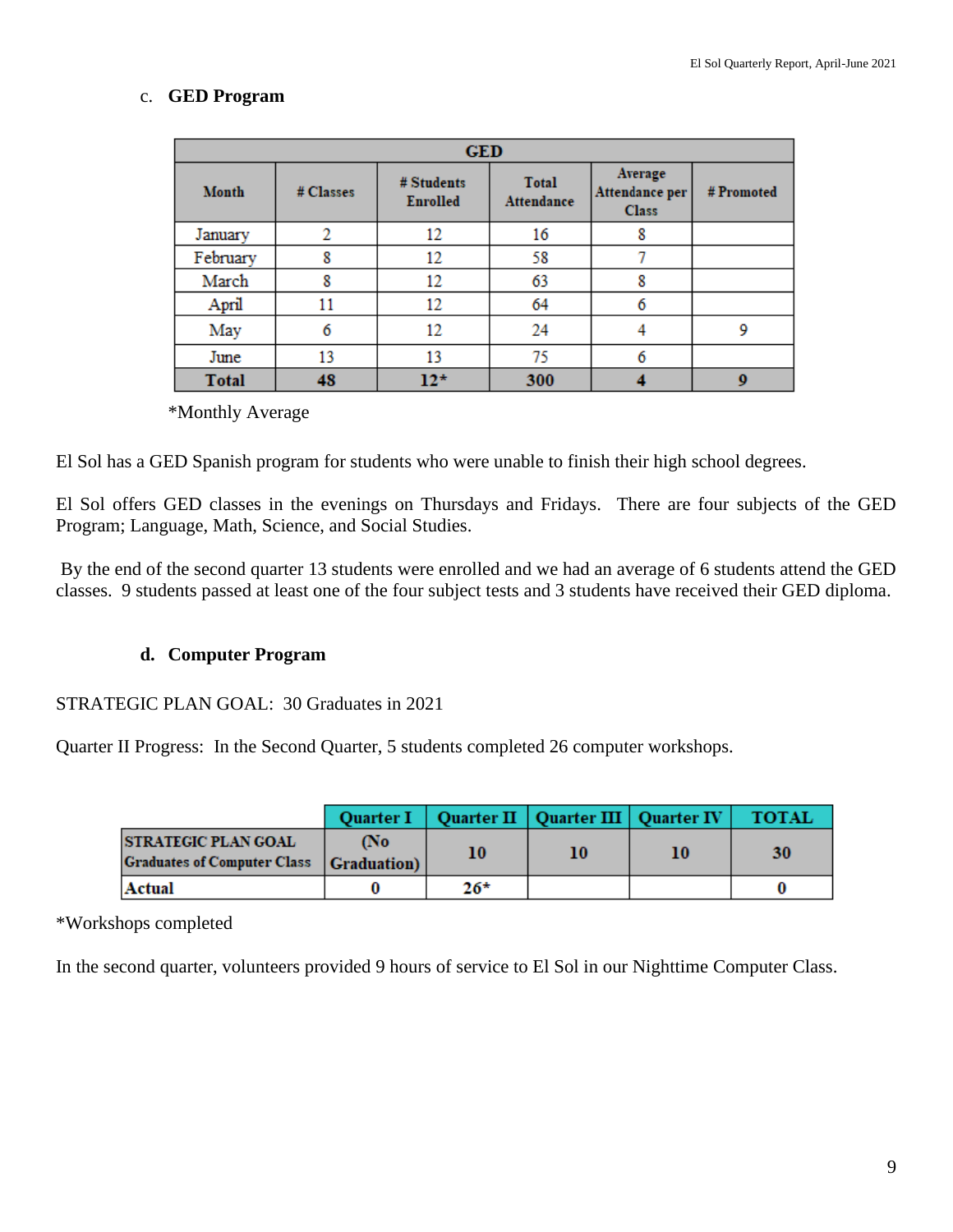| <b>Computer Nighttime Class</b> |            |                               |                                                                     |            |                                     |  |  |
|---------------------------------|------------|-------------------------------|---------------------------------------------------------------------|------------|-------------------------------------|--|--|
| <b>Month</b>                    | # Classes  | # Students<br><b>Enrolled</b> | <b>Attendance</b><br><b>Attendance</b><br><b>Total</b><br>per Class |            | <b>Students</b><br>who<br>completed |  |  |
| January                         | No classes | No classes                    | No classes                                                          | No classes |                                     |  |  |
| February                        |            |                               | 11                                                                  |            |                                     |  |  |
| March                           |            |                               | 17                                                                  |            |                                     |  |  |
| April                           |            |                               | 19                                                                  |            |                                     |  |  |
| May                             |            |                               | 13                                                                  |            | 26                                  |  |  |
| June                            |            |                               |                                                                     |            |                                     |  |  |
| <b>Total</b>                    | 16         |                               | 60                                                                  |            | 26                                  |  |  |

Computer Literacy classes are offered Tuesday and Thursday evenings. Classes continue to use an online model.

With most of the Adult Education classes being on-line, the Computer Class continues to take a role on assisting students with at home computer set-up, connection, access, and software integration. This has changed the priority for the Computer class to include IT assistance for our Adult Education students.

#### **e. Worker Development Program**

STRATEGIC PLAN GOAL: Total of 190 Complete or Graduate from Vocational Training courses and/or workshops in 2021.

Quarter II Progress: 123 students graduated or completed Vocational Training Workshops.

|                                                | <b>Ouarter I</b> |     | Quarter II   Quarter III   Quarter IV |    | <b>TOTAL</b> |
|------------------------------------------------|------------------|-----|---------------------------------------|----|--------------|
| <b>STRATEGIC PLAN GOAL</b><br><b>Graduates</b> | 46               | 47  | 48                                    | 49 | 190          |
| Actual                                         | 07               | 123 |                                       |    | 220          |

STRATEGIC PLAN GOAL: 30% of follow ups of those who Graduate/Complete Vocational Training courses/workshops will secure new income in 2021.

Quarter II Progress: 57% of Follow ups reported new income from the course or workshop.

|                                                 | <b>Ouarter I</b> |            | Quarter II   Quarter III   Quarter IV |            | <b>AVG</b> |
|-------------------------------------------------|------------------|------------|---------------------------------------|------------|------------|
| <b>STRATEGIC PLAN GOAL</b><br><b>New Income</b> | <b>30%</b>       | <b>30%</b> | <b>30%</b>                            | <b>30%</b> | <b>30%</b> |
| Actual                                          | 55%              | 57%        |                                       |            | 56%        |

123 Students Completed and/or Graduated Vocational training classes in the Second Quarter. Of those, 57% followed up reported new income because of taking the course.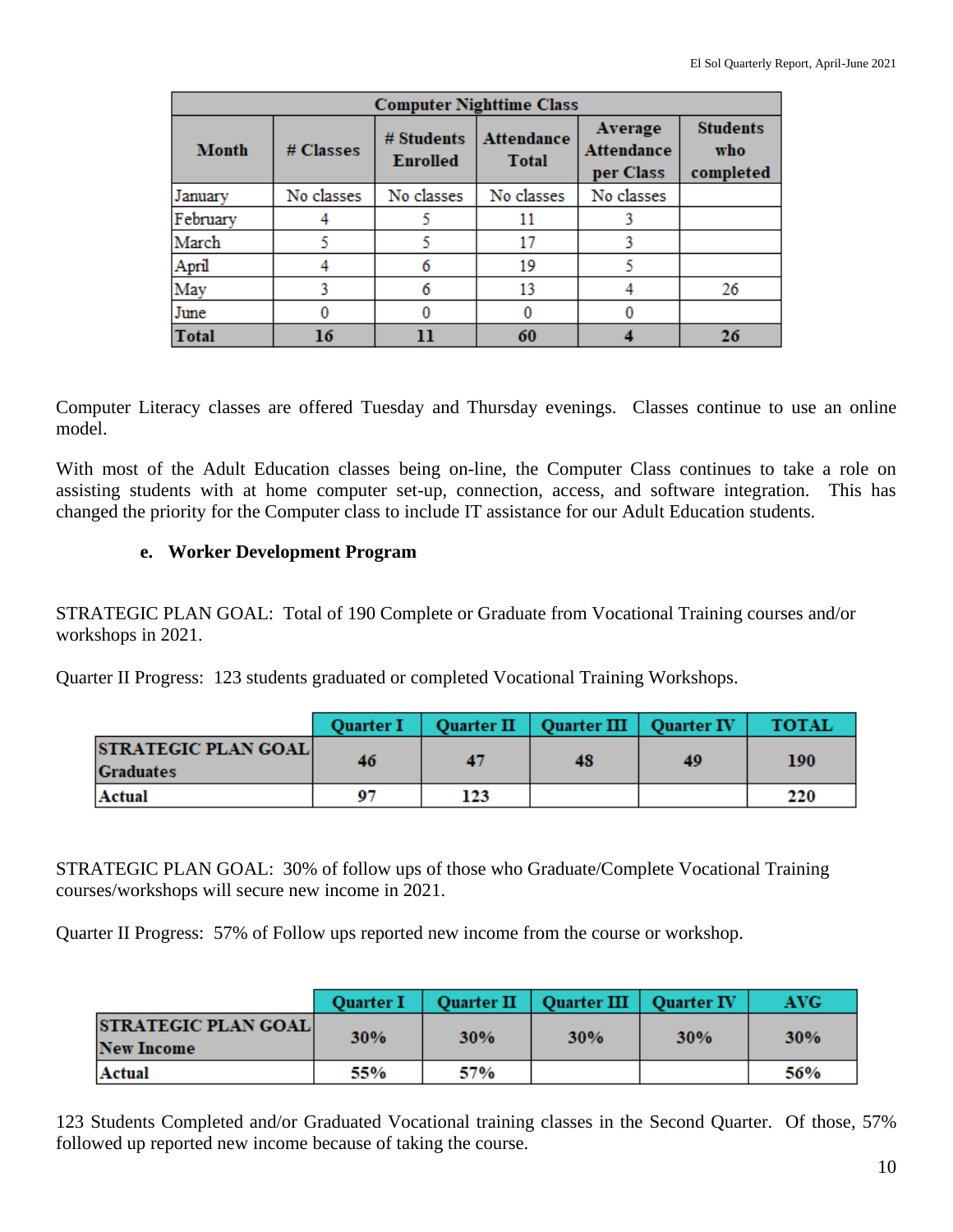|                          | 2021 WDP Graduates |     |  |  |  |  |
|--------------------------|--------------------|-----|--|--|--|--|
| Workshops                | Q1                 | Q2  |  |  |  |  |
| Sewing                   |                    | 11  |  |  |  |  |
| Kitchen Training Program |                    | 4   |  |  |  |  |
| <b>Beauty Advisor</b>    |                    | 0   |  |  |  |  |
| Bicycle Repair           | 24                 | 69  |  |  |  |  |
| Cleaning                 |                    | 0   |  |  |  |  |
| Tile                     | 14                 | 25  |  |  |  |  |
| Painting                 | 25                 | 8   |  |  |  |  |
| Plumbing Repair          |                    | 6   |  |  |  |  |
| Floral Design            | 18                 | 0   |  |  |  |  |
| Career Counseling        | 9                  | 0   |  |  |  |  |
| <b>TOTAL</b>             | 97                 | 123 |  |  |  |  |

|                                              | 2021 Income Follow Ups |     |  |
|----------------------------------------------|------------------------|-----|--|
|                                              |                        |     |  |
| Follow Ups                                   | 22                     | 23  |  |
| # who reported new income<br>from follow ups | 12                     | 13  |  |
| % of follow ups who reported<br>new income   | 55%                    | 57% |  |

 $\parallel$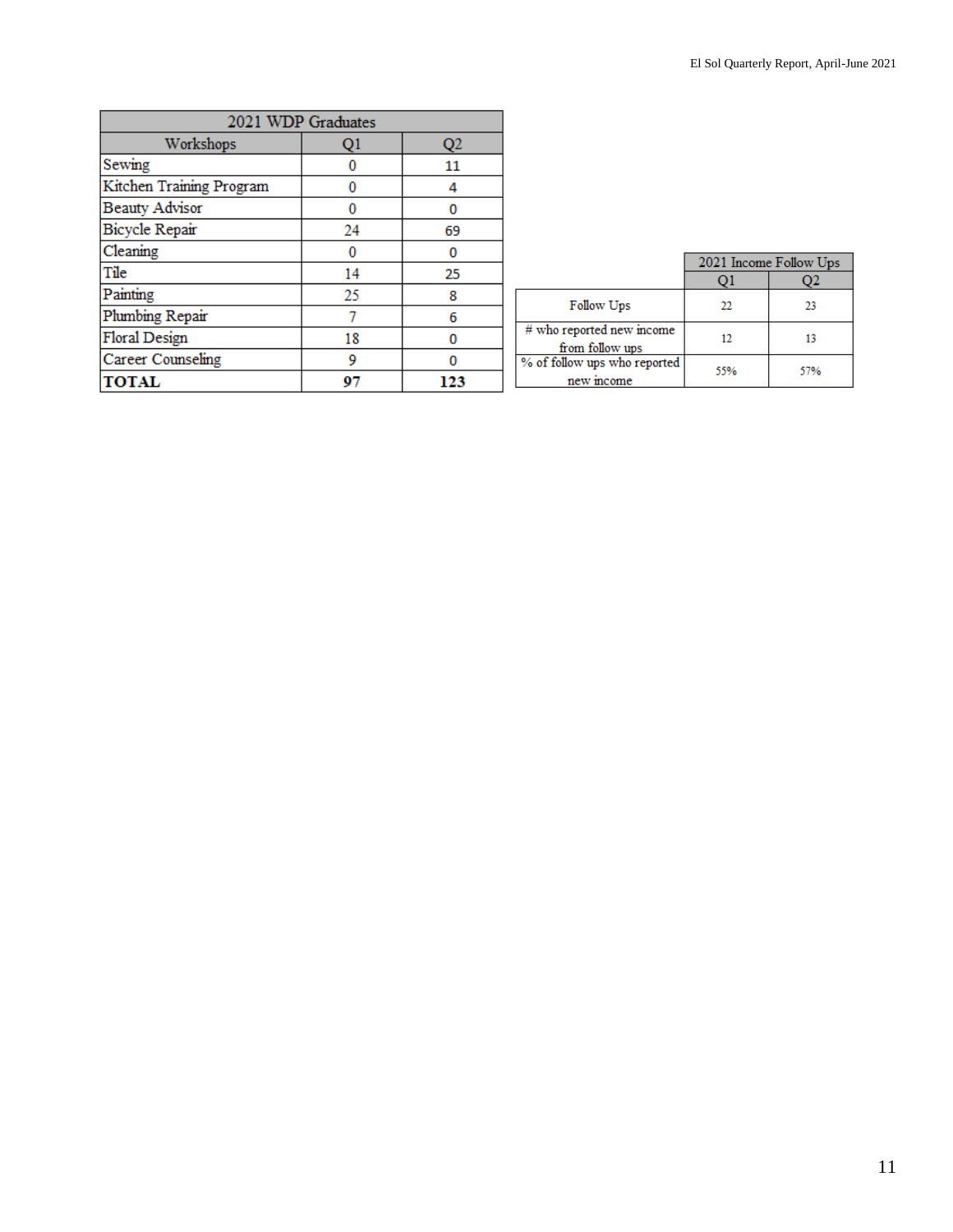### **3. HEALTH PROGRAM**

#### **a. Promotores de Salud – Health promoters**

STRATEGIC PLAN GOAL: 7 Total Promotores de Salud will be identified and trained in 2021.

Quarter II Progress: 9 Total Promotores.

|                            |  | Quarter I   Quarter II   Quarter III   Quarter IV   AVERAGE |  |
|----------------------------|--|-------------------------------------------------------------|--|
| <b>STRATEGIC PLAN GOAL</b> |  |                                                             |  |
| 7 Promotores Trained       |  |                                                             |  |
| Actual                     |  |                                                             |  |

The Promotores de Salud reached a total of 102 members of the community this quarter to discuss health issues of concern and educate the community. We continued to focus on Covid-19 this quarter providing Updates and New Information.

|       | <b>Subject</b>          | <b>Number of</b><br><b>Contacts</b> |
|-------|-------------------------|-------------------------------------|
| Jan   | Stress and the Pandemic | 20                                  |
| Feb   | Stress and the Pandemic | 10                                  |
| Mar   | Covid19 Vaccine         | 50                                  |
| Apr   | Covid-19 - Update       | 22                                  |
| May   | Covid-19 - Update       | 60                                  |
| Jun   | Covid-19 - New Info     | 20                                  |
| Total |                         | 182                                 |

Each Promotor volunteered five hours per week for the second quarter (12 weeks). We had 9 Promotores volunteer with us this Quarter.

| Value of Health Program |         |          |  |  |
|-------------------------|---------|----------|--|--|
| Quarter I Quarter II    |         |          |  |  |
| <b>Promotores Hours</b> | \$8,220 | \$15,412 |  |  |
| Total                   | \$8,220 | \$15,412 |  |  |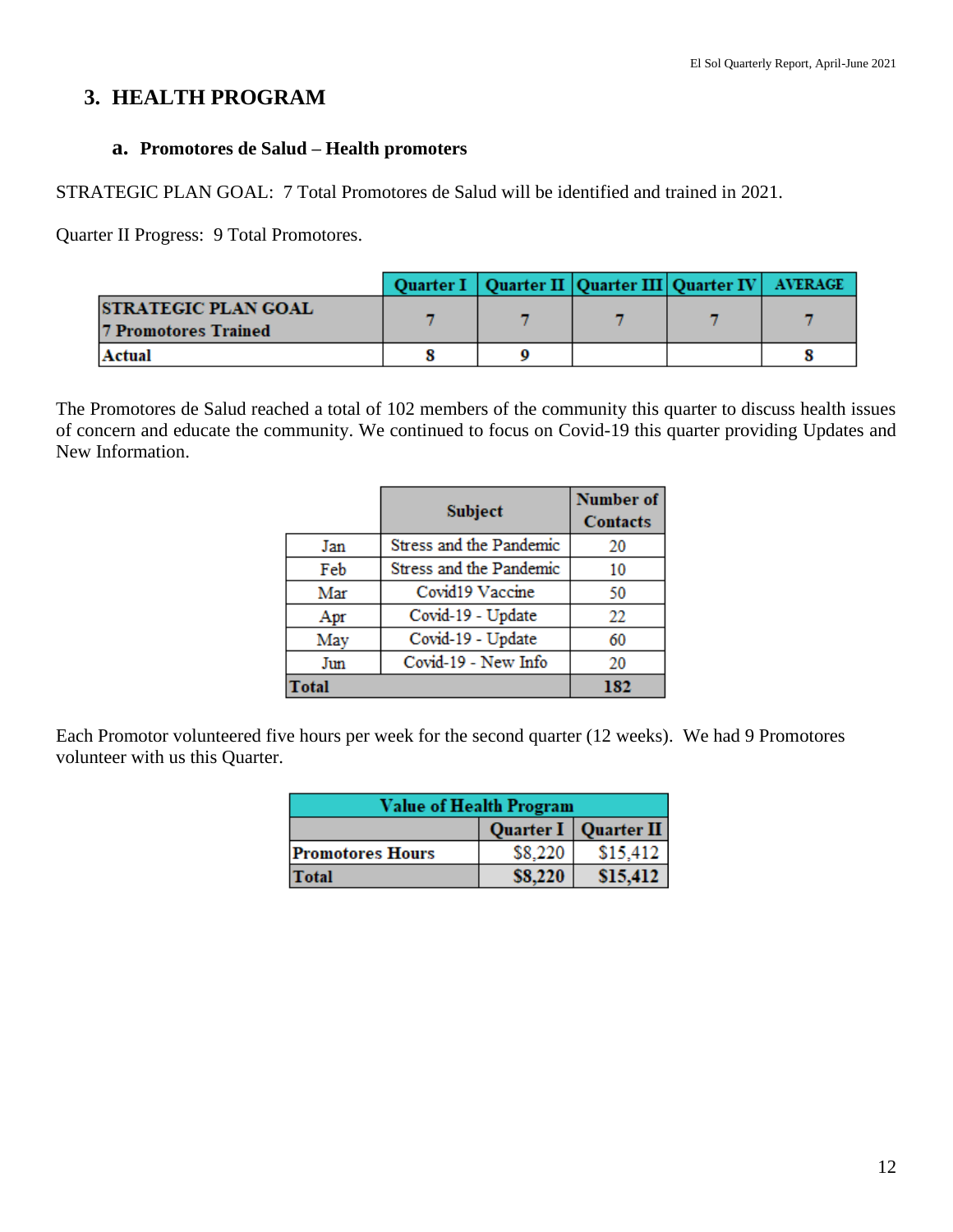#### **b. Referrals and Workshops**

STRATEGIC PLAN GOAL: Attendance to health-related workshops and activities will total at least 2,000 each year.

Quarter II Progress: The total attendance this quarter to Health Education Workshops was 781. The educational workshop was El Sol Health Program Presentation COVID19 Vaccine by Dr Nuchovich.

|                                                    |       | Quarter I   Quarter II   Quarter III   Quarter IV |     |     | <b>TOTAL</b> |
|----------------------------------------------------|-------|---------------------------------------------------|-----|-----|--------------|
| <b>STRATEGIC PLAN GOAL</b><br> Workshop Attendance | 500   | 500                                               | 500 | 500 | 2000         |
| Actual                                             | 1,763 | 781                                               |     |     | 2,544        |

STRATEGIC PLAN GOAL: A total of 70% of Clients will successfully follow up with their referral appointment.

Quarter II Progress: 70% of clients successfully followed up.

|                                                       | <b>Quarter I</b> | Quarter II   Quarter III   Quarter IV   AVERAGE |     |     |     |
|-------------------------------------------------------|------------------|-------------------------------------------------|-----|-----|-----|
| <b>STRATEGIC PLAN GOAL</b><br>% Appointment Follow up | 70%              | 70%                                             | 70% | 70% | 70% |
| Actual                                                | 93%              | 70%                                             |     |     | 82% |

In the Second quarter of 2021, our Health Coordinator helped 108 separate cases navigate the health system. The chart below, summarizes the referrals performed.

| <b>Health Referral Type</b> | Jan | Feb | Mar | Apr            | May | Jun | <b>Total</b> |
|-----------------------------|-----|-----|-----|----------------|-----|-----|--------------|
| Primary Care-MyClinic       | 3   | 5   | 9   | 11             | 12  | 14  | 54           |
| Dental                      | 0   | 0   | 0   | 1              | 1   | 6   | 8            |
| Vision                      | 1   | 0   | 1   | 0              | 1   | 0   | 3            |
| Hearing                     | 0   | 0   | 0   | 0              | 0   | 0   | 0            |
| Skin                        | 0   | 0   | 0   | 0              | 0   | 0   | 0            |
| Women's Health              | 0   | 0   | 0   | 0              | 0   | 0   | 0            |
| Escucho-MyClinic            | 3   | 1   | 2   | 0              | 3   | 1   | 10           |
| Other Specialist            | 3   | 1   | 3   | 1              | 1   | 6   | 15           |
| Other Referral              | 7   | 6   | 10  | 13             | 8   | 15  | 59           |
| DV Counseling               | 0   | 3   | 1   | 0              | 0   | 1   | 5            |
| Foundcare                   | 0   | 0   | 0   | 0              | 0   | 0   | 0            |
| Homeless Referral           | 1   | 0   | 0   | 0              | 0   | 0   | 1            |
| Legal                       | 0   | 0   | 0   | $\overline{2}$ | 1   | 1   | 4            |
| SA                          | 0   | 0   | 0   | 1              | 0   | 0   | 1            |
| Mental Health               | 0   | 0   | 0   | 2              | 1   | 1   | 4            |
| Oftalmologist               | 0   | 0   | 0   | 2              | 0   | 2   | 4            |
| <b>TOTAL</b>                | 18  | 16  | 26  | 33             | 28  | 47  | 168          |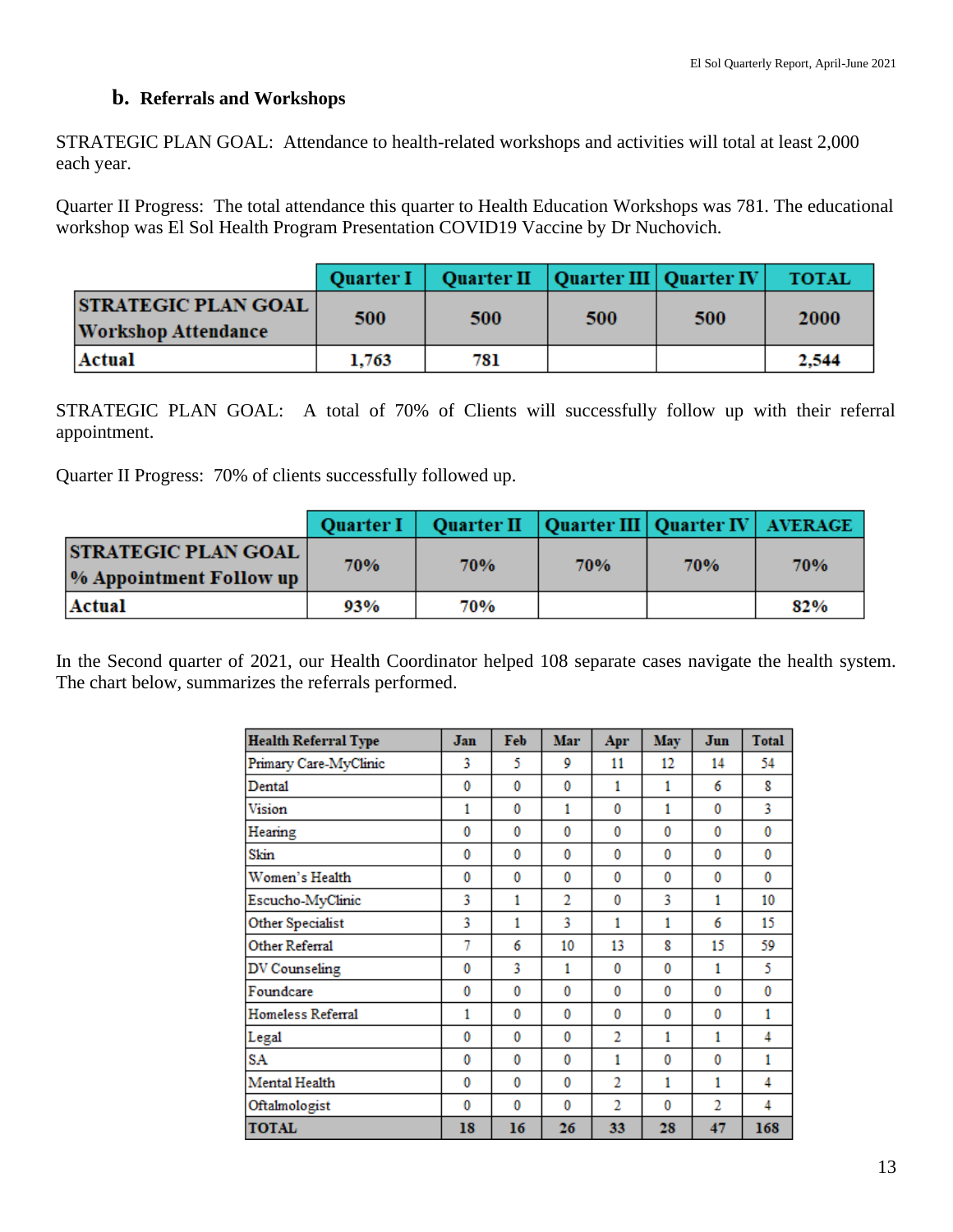# Workshops and Events:

| <b>First Quarter</b> |                                                                               |                                                 |                                     |  |  |  |
|----------------------|-------------------------------------------------------------------------------|-------------------------------------------------|-------------------------------------|--|--|--|
| <b>Month</b>         | <b>Workshop Topic</b>                                                         | # of In<br><b>Person</b><br><b>Participants</b> | # of On line<br><b>Participants</b> |  |  |  |
| January              | AHA Cooking Class - Hypertension                                              | 10                                              |                                     |  |  |  |
| January              | American Heart Association                                                    | $\overline{4}$                                  |                                     |  |  |  |
| January              | Healthier Jupiter - El Sol cooking Class                                      | 10                                              | 277                                 |  |  |  |
| January              | <b>HIV</b> Screening                                                          | 1                                               |                                     |  |  |  |
| January              | <b>OSHA 10 Construction</b>                                                   | 6                                               |                                     |  |  |  |
| January              | School for Parents - Social Media - Technology and Bullying                   | 5                                               |                                     |  |  |  |
| January              | <b>Workers Council</b>                                                        | 8                                               |                                     |  |  |  |
| January              | Zumba in the Park                                                             | 6                                               |                                     |  |  |  |
| January              | Zumba in the Park                                                             | 5                                               |                                     |  |  |  |
| January              | Zumba in the Park                                                             | 6                                               |                                     |  |  |  |
| January              | Zumba in the Park                                                             | 6                                               |                                     |  |  |  |
| February             | Family Garden Class                                                           | 9                                               |                                     |  |  |  |
| February             | Healthier Jupiter - El Sol cooking Class                                      | 10                                              | 224                                 |  |  |  |
| February             | Healthier Jupiter - El Sol cooking Class - Strawberry Wrap, Quicke & Smoothie | 11                                              | 234                                 |  |  |  |
| February             | Jupiter Police Department - Sexual Assault                                    | 25                                              |                                     |  |  |  |
| February             | Merciful Heavens Food Distribution                                            | 27                                              |                                     |  |  |  |
| February             | <b>OSHA 10 Construction</b>                                                   | 3                                               |                                     |  |  |  |
| February             | School for Parents - Emotional Health of Famil                                | 8                                               |                                     |  |  |  |
| February             | School for Parents - Home and School Relationship                             | 10                                              |                                     |  |  |  |
| February             | School for Parents - Understanding our Children                               | 6                                               |                                     |  |  |  |
| February             | Zumba in the Park                                                             | 10                                              |                                     |  |  |  |
| February             | Zumba in the Park                                                             | 6                                               |                                     |  |  |  |
| February             | Zumba in the Park                                                             | 8                                               |                                     |  |  |  |
| February             | Zumba in the Park                                                             | 8                                               |                                     |  |  |  |
| February             | Zumba in the Park                                                             | 11                                              |                                     |  |  |  |
| March                | Healthier Jupiter - El Sol Cooking Class Pesto Shrimp with Rice               | 58                                              |                                     |  |  |  |
| March                | Healthier Jupiter - El Sol Cooking Class - Zucchini Lasagna                   | 10                                              | 682                                 |  |  |  |
| March                | Promotore Training - Vaccine Campaign                                         | $\overline{9}$                                  |                                     |  |  |  |
| March                | School for Parents - Communication                                            | $\overline{4}$                                  |                                     |  |  |  |
| March                | School for Parents - Developmental Stages (0-10)                              | 3                                               |                                     |  |  |  |
| March                | School for Parents - Discipline                                               | $\overline{4}$                                  |                                     |  |  |  |
| March                | School for Parents - Understanding our Children Part 2                        | $\overline{4}$                                  |                                     |  |  |  |
| March                | Zumba in the Park                                                             | 9                                               |                                     |  |  |  |
| March                | Zumba in the Park                                                             | 9                                               |                                     |  |  |  |
| March                | Zumba in the Park                                                             | $\mathfrak{S}$                                  |                                     |  |  |  |
| March                | Zumba in the Park                                                             | 12                                              |                                     |  |  |  |
| <b>Total</b>         |                                                                               | 346                                             | 1,417                               |  |  |  |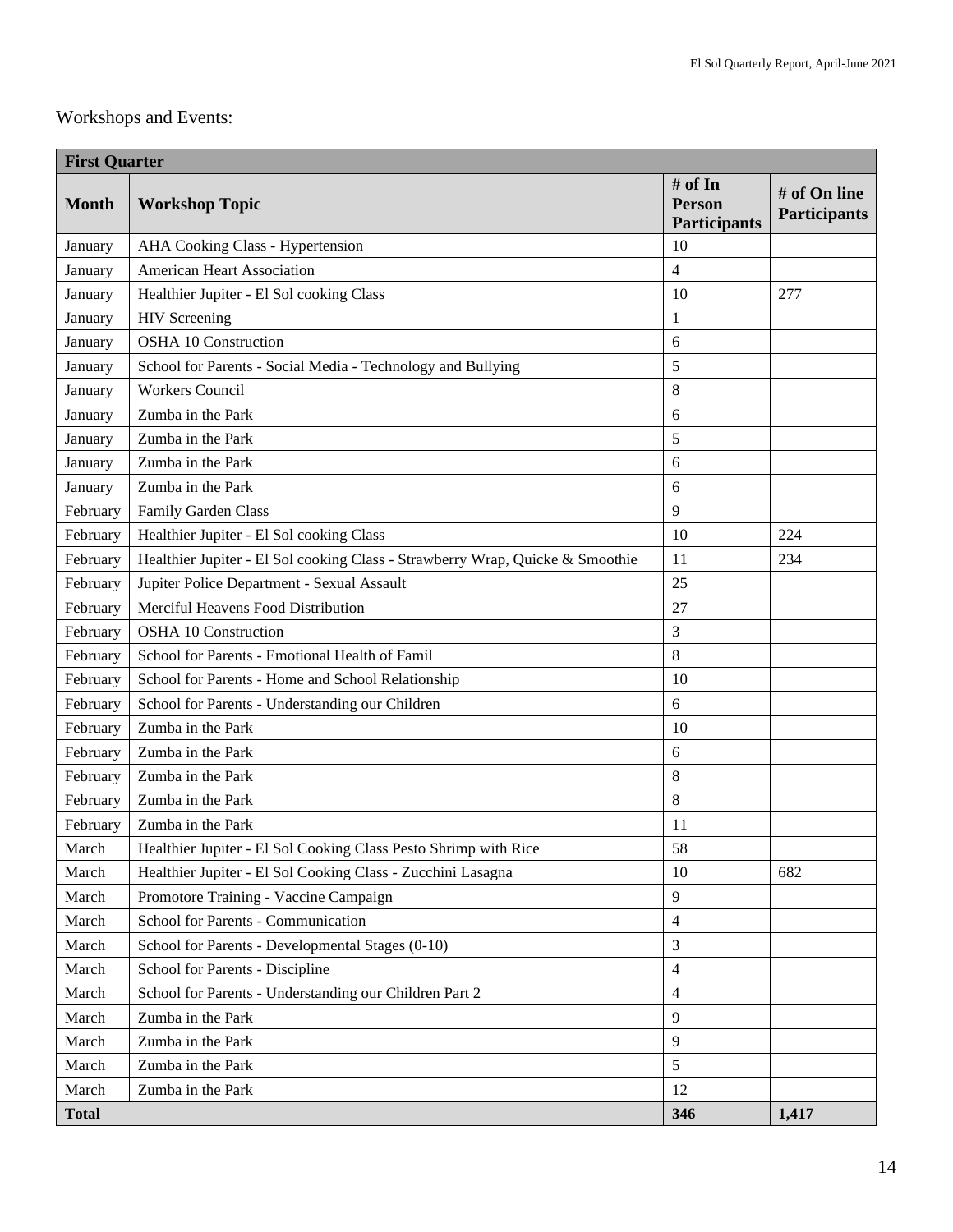|              | <b>Second Quarter</b>                                    |                                          |  |  |  |  |
|--------------|----------------------------------------------------------|------------------------------------------|--|--|--|--|
| <b>Month</b> | <b>Workshop Topic</b>                                    | # Of In<br><b>Person</b><br>Participants |  |  |  |  |
| April        | Healthier Jupiter - El Sol Cooking Class                 | 10                                       |  |  |  |  |
| April        | Healthier Jupiter - El Sol Cooking Class                 | 13                                       |  |  |  |  |
| April        | <b>OSHA 10 Construction</b>                              | 6                                        |  |  |  |  |
| April        | Promotore Training - Vaccine Campaign                    | 9                                        |  |  |  |  |
| April        | <b>School for Parents</b>                                | 11                                       |  |  |  |  |
| April        | Vaccine Presentation - Information on the covid vaccines | 14                                       |  |  |  |  |
| April        | Zumba in the Park                                        | 2                                        |  |  |  |  |
| April        | Zumba in the Park                                        | 8                                        |  |  |  |  |
| April        | Zumba in the Park                                        | 9                                        |  |  |  |  |
| April        | Zumba in the Park                                        | 6                                        |  |  |  |  |
| April        | Zumba in the Park                                        | 13                                       |  |  |  |  |
| May          | <b>Nicklaus Dental Bus</b>                               | 15                                       |  |  |  |  |
| May          | <b>OSHA 10 Construction</b>                              | 8                                        |  |  |  |  |
| May          | Promotore Training - Vaccine Campaign                    | 9                                        |  |  |  |  |
| May          | <b>Workers Council</b>                                   | 11                                       |  |  |  |  |
| May          | Zumba in the Park                                        | 10                                       |  |  |  |  |
| May          | Zumba in the Park                                        | 5                                        |  |  |  |  |
| May          | Zumba in the Park                                        | $\tau$                                   |  |  |  |  |
| May          | Zumba in the Park                                        | 6                                        |  |  |  |  |
| June         | <b>Nicklaus Dental Bus</b>                               | 9                                        |  |  |  |  |
| June         | <b>Nicklaus Dental Bus</b>                               | $\overline{2}$                           |  |  |  |  |
| June         | <b>Nicklaus Dental Bus</b>                               | $\mathbf{Q}$                             |  |  |  |  |
| June         | <b>OSHA 10 Construction</b>                              | 9                                        |  |  |  |  |
| June         | <b>School for Parents</b>                                | $\overline{4}$                           |  |  |  |  |
| June         | <b>School for Parents</b>                                | 4                                        |  |  |  |  |
| June         | Workers Council                                          | 12                                       |  |  |  |  |
| June         | Zumba in the Park                                        | $\,8\,$                                  |  |  |  |  |
| June         | Zumba in the Park                                        | $\overline{4}$                           |  |  |  |  |
| June         | Zumba in the Park                                        | $\overline{4}$                           |  |  |  |  |
| June         | Zumba in the Park                                        | $\overline{4}$                           |  |  |  |  |
| <b>Total</b> |                                                          | 241                                      |  |  |  |  |

In the Second quarter of 2021 our Health Coordinator recorded 241 attendances of community members for 30 different workshops and events in person.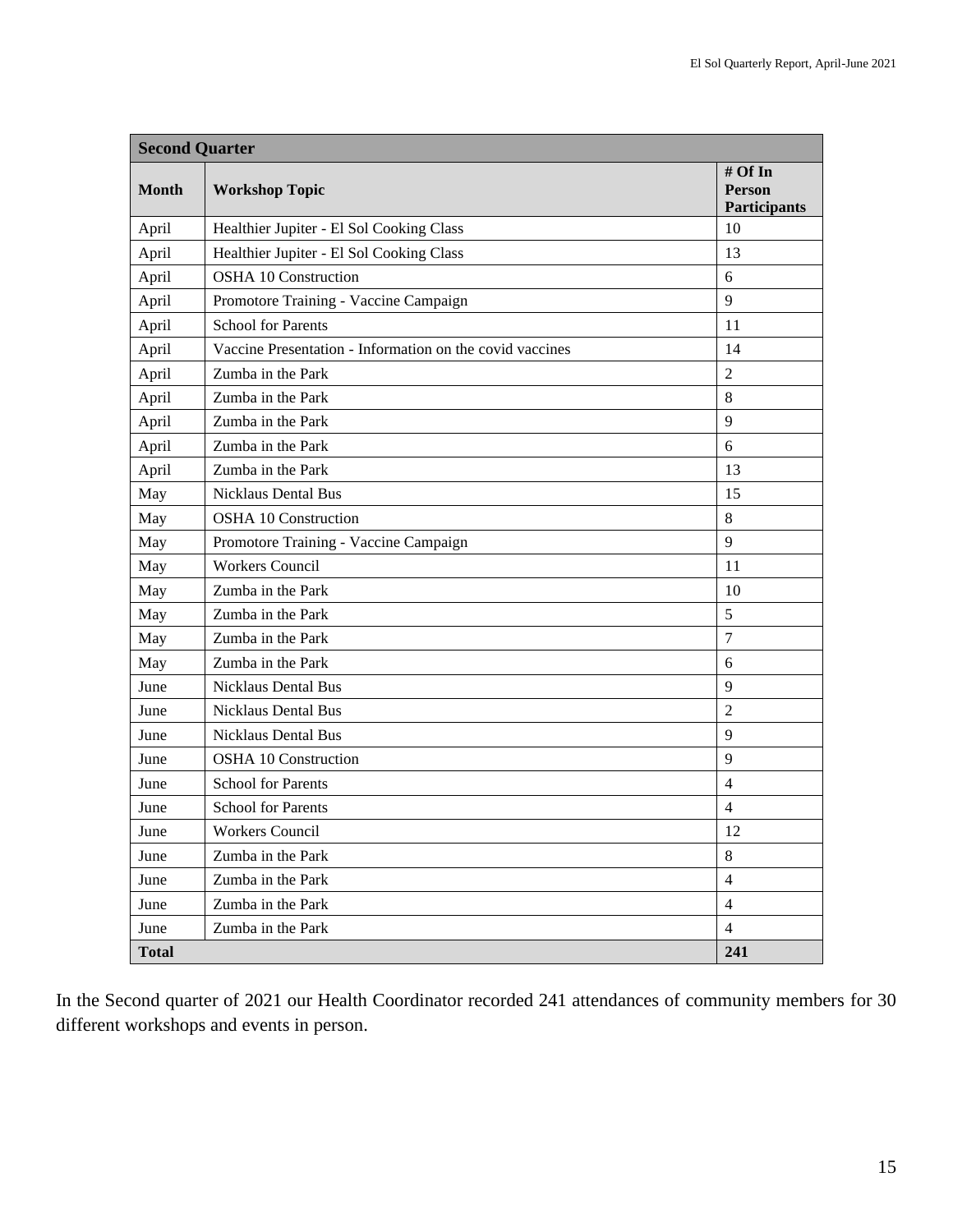## **4. COMMUNITY LIFE**

STRATEGIC PLAN GOAL: Create 3 new opportunities for clients/families to participate in community programs in 2021.

Quarter II Progress: Immunizations, Palm Beach State College Informational session, and Homesafe informational session.

|                                                                                             | <b>Quarter I</b> | Quarter II   Quarter III   Quarter IV | <b>TOTAL</b> |
|---------------------------------------------------------------------------------------------|------------------|---------------------------------------|--------------|
| <b>STRATEGIC PLAN GOAL</b>                                                                  |                  |                                       |              |
| Create 3 new opportunities for clients/families<br>to participate in community programs and |                  |                                       |              |
| activities that have typically been inaccessible                                            |                  |                                       |              |
| to clients/families in 2021                                                                 |                  |                                       |              |
| Actual                                                                                      |                  |                                       |              |

STRATEGIC PLAN GOAL: Hold Martin Luther King Jr., Soccer Tournament, and El Sol Fest at El Sol in 2021.

Quarter II Progress: El Sol did not hold the Martin Luther King Jr. or the Soccer tournament events due to Covid-19.

|                                                                                          |  | Quarter I   Quarter II   Quarter III   Quarter IV | <b>TOTAL</b> |
|------------------------------------------------------------------------------------------|--|---------------------------------------------------|--------------|
| <b>STRATEGIC PLAN GOAL</b>                                                               |  |                                                   |              |
| <b>Hold Martin Luther King Jr., Soccer</b><br>Tournament, and El Sol Fest events in 2021 |  |                                                   |              |
| Actual                                                                                   |  |                                                   |              |

STRATEGIC PLAN GOAL: Have a total of 580 volunteer hours through community service events in 2021 by El Sol Workers.

Quarter II Progress: Program Suspended due to Covid-19.

|                                                                                                               | <b>Ouarter I</b> |     | Quarter II   Quarter III   Quarter IV |     | <b>TOTAL</b> |
|---------------------------------------------------------------------------------------------------------------|------------------|-----|---------------------------------------|-----|--------------|
| <b>STRATEGIC PLAN GOAL</b><br>Have a total of 580 volunteer hours through<br>community service events in 2020 | 145              | 145 | 145                                   | 145 | 580          |
| *Actual                                                                                                       |                  |     |                                       |     |              |

STRATEGIC PLAN GOAL: Operate a strong Volunteer Program in 2021.

Quarter II Progress: 72 individuals volunteered 1,774 hours in the Second quarter.

|                                 |       |       | Quarter I   Quarter II   Quarter III   Quarter IV   TOTAL |       |
|---------------------------------|-------|-------|-----------------------------------------------------------|-------|
| Volunteer Hours Given to El Sol | 1.253 | 1.774 |                                                           | 3,027 |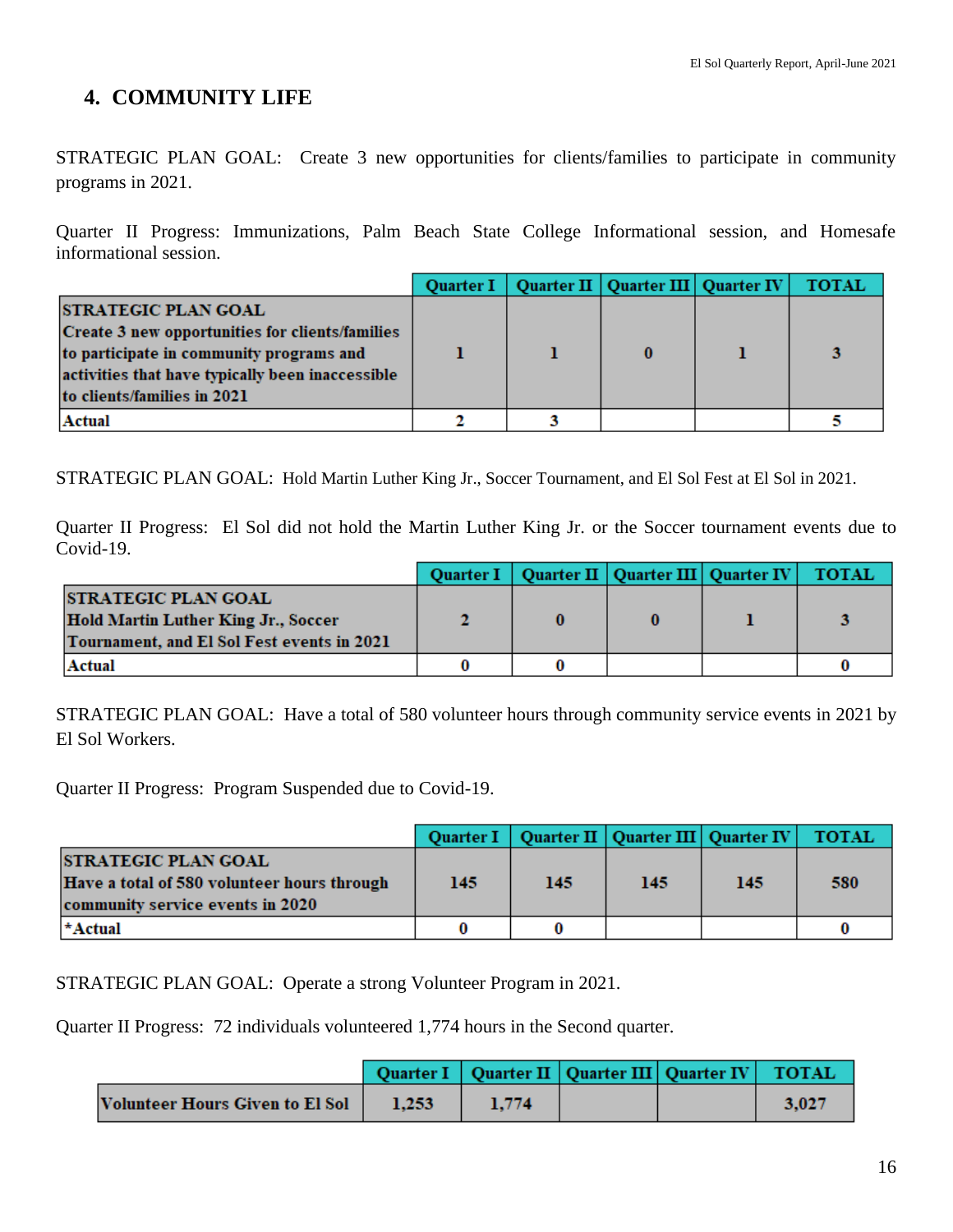#### **a. Community Service**

Due to the Coronavirus Pandemic and to ensure the health and safety of our workers, community, and our staff, El Sol did not hold any Community Service events this Quarter.

### **b. Community Events**

#### **1. Special Events**

**i) Swimming class** In the Second Quarter of 2021, 10 Families participated in swimming classes.

#### **c. Town of Jupiter Presentations**

The Town of Jupiter delivers presentations at El Sol to discuss basic Code Compliance and highlight relevant issues. Due to the Coronavirus Pandemic, they were unable to present at El Sol. The c. Town of Jupiter Presentations will resume when possible.

### **d. Volunteers and Interns**

Volunteers log their hours in a log book at El Sol or call in their hours if they were working from home. El Sol enters their time and tracks their hours through Salesforce.

In the Second quarter of 2021, a total of 72 El Sol volunteers gave 1,774 hours of their time, which is valued at \$52,224. This calculation includes 1,452 regular volunteer hours, 182 Intern hours, and 140 Professional IT Volunteer hours.

Many of the hours listed above are accounted for in the different programs described in this report. The rest of the hours are contributed by volunteers that provide many different services such as administrative, assist with special events and committees; teach Spanish classes, write grants and develop strategies, and much more. Their contributions are summarized below under the category "Other."

For the Second quarter of 2021, the total number of volunteer hours contributed for operations that are not otherwise mentioned in this report were 284. The total number Professional IT volunteer hours contributed to El Sol is 140 hours. The El Sol Intern program has resumed and four Interns provided 182 hours of service.

| <b>Value of Community Life Volunteers</b> |                       |                   |              |  |  |  |
|-------------------------------------------|-----------------------|-------------------|--------------|--|--|--|
|                                           | Quarter $I \parallel$ | <b>Quarter II</b> | <b>Total</b> |  |  |  |
| Volunteers - Other                        | \$13,542              | \$8,105           | \$21,648     |  |  |  |
| Professional IT Volunteers                | \$6,632               | \$5,596           | \$12,228     |  |  |  |
| Interns                                   | \$3,382               | \$5,203           | \$8,585      |  |  |  |
| <b>Total</b>                              | \$23,556              | \$18,904          | \$42,460     |  |  |  |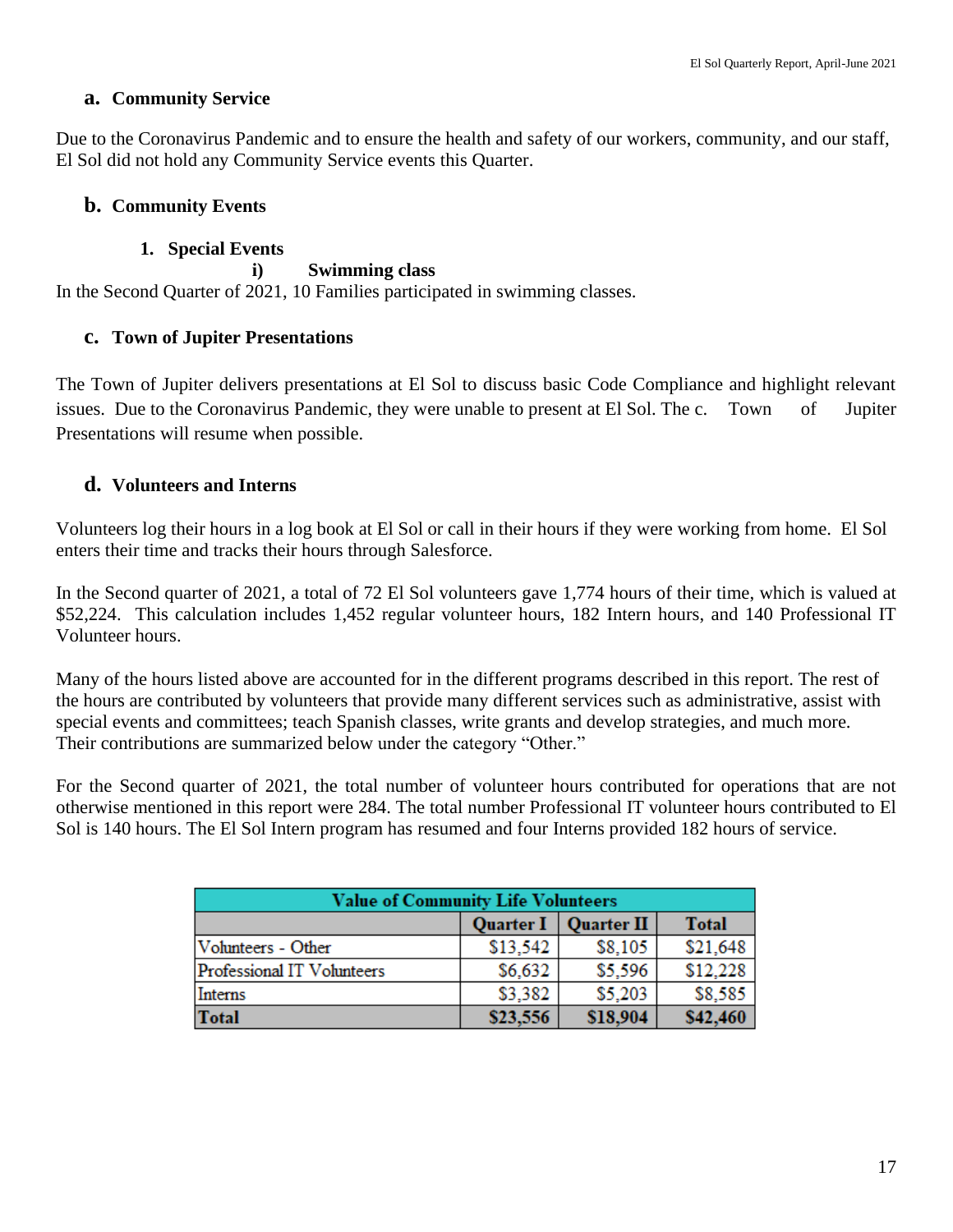## **5. LEGAL PROGRAM**

STRATEGIC PLAN GOAL: Increase attendance to education and information sessions on legal issues to 532 in 2021.

Quarter II Progress: No legal Virtual Workshops were held this quarter.

|                                                                                    | <b>Quarter I</b> |     | Quarter II   Quarter III   Quarter IV |     | <b>TOTAL</b> |
|------------------------------------------------------------------------------------|------------------|-----|---------------------------------------|-----|--------------|
| <b>STRATEGIC PLAN GOAL</b><br><b>Provide education workshops to</b><br>532 clients | 133              | 133 | 133                                   | 133 | 532          |
| Actual                                                                             | 1,632            |     |                                       |     | 1,632        |

STRATEGIC PLAN GOAL: Expand capacity for legal advice/counsel for El Sol clients by strengthening existing partnerships with agencies, firms, and attorneys (as evidenced by memoranda of understanding)

Quarter II Progress: No new MOUs for the Legal Program.

STRATEGIC PLAN GOAL: Provide legal navigation and referrals to 625 clients in 2021.

Quarter II Progress: 37 individuals received legal navigation and referrals.

|                                                                                       | <b>Quarter I</b> |     | Quarter II   Quarter III   Quarter IV |     | <b>TOTAL</b> |
|---------------------------------------------------------------------------------------|------------------|-----|---------------------------------------|-----|--------------|
| <b>STRATEGIC PLAN GOAL</b><br>Provide legal navigation and<br>referall to 625 clients | 156              | 156 | 156                                   | 157 | 625          |
| Actual                                                                                | 35               | 37  |                                       |     |              |

During the Second Quarter of 2021, our Legal Coordinator and The Legal Aid Society of Palm Beach County, helped a total of 37 people with legal questions. These cases consisted of immigration, criminal, labor, domestic, and miscellaneous issues.

| Category                                                                    | <b>Quarter I</b> | <b>Quarter II</b> | <b>Total</b> |
|-----------------------------------------------------------------------------|------------------|-------------------|--------------|
| Immigration                                                                 | 18               | 27                |              |
| Criminal /Traffic                                                           |                  |                   |              |
| Labor related (wage theft, employment                                       |                  |                   |              |
| Domestic Issues                                                             |                  |                   |              |
| Court System                                                                |                  |                   |              |
| Miscellaneous (landlord/tenant claims,<br>contract claims, navigation, etc) |                  |                   |              |
| Total                                                                       | 35               | 37                |              |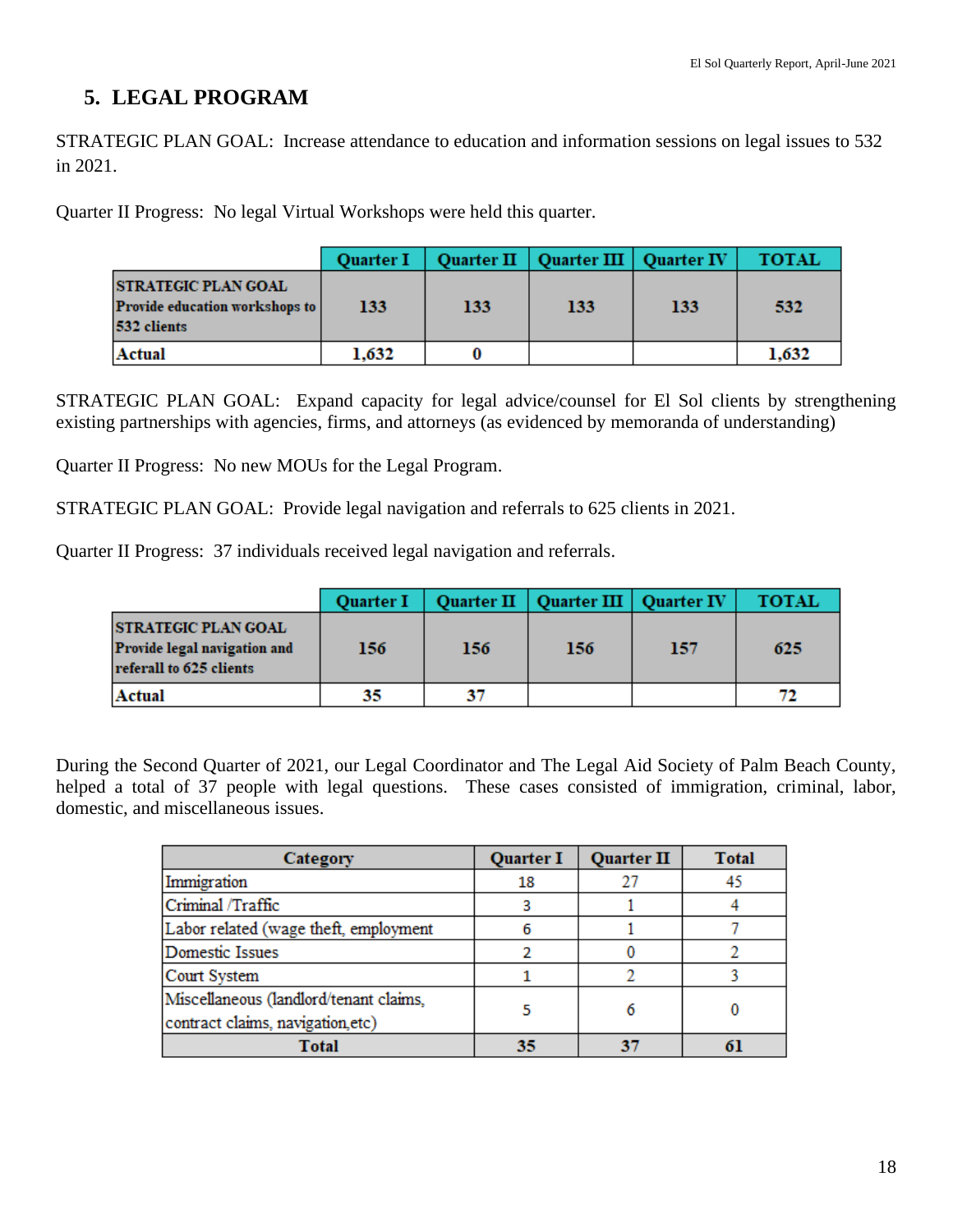

Legal Presentations made during the year:

| Date     | <b>Subject</b>              | <b>Presenters</b> | <b>Number Workers Who</b><br><b>Attended via Facebook</b> |
|----------|-----------------------------|-------------------|-----------------------------------------------------------|
| January  | <b>Workers Compensation</b> | Natalie Navarro   | 823                                                       |
| February | All new about Immigration   | Jackie Delgado    | 380                                                       |
| March    | Personal Injury             | Kelsey Burke      | 429                                                       |
| Total:   |                             |                   | 1,632                                                     |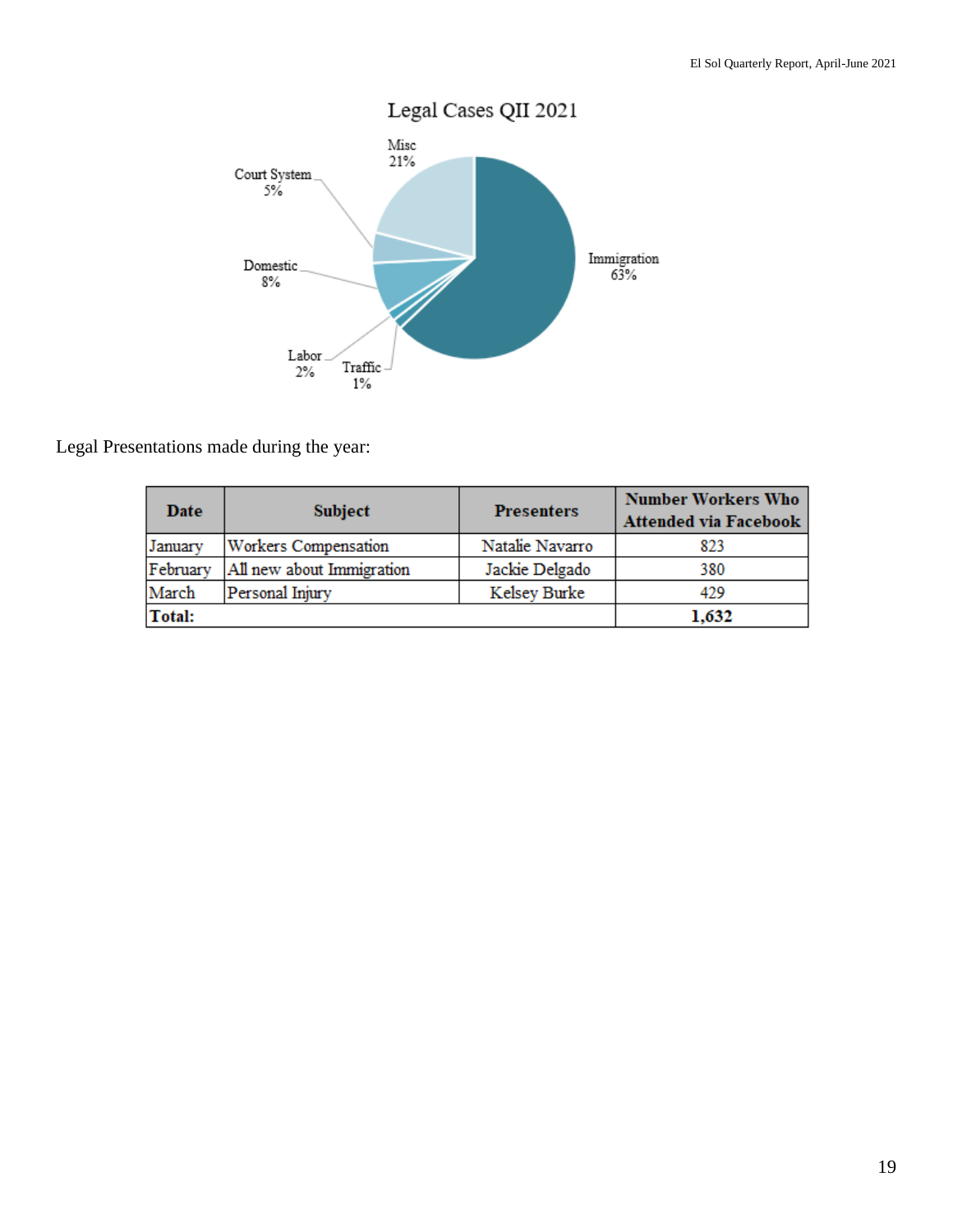## **6. FOOD AND NUTRITION PROGRAM**

STRATEGIC PLAN GOAL: Serve at least 10,000 meals in 2021.

Quarter II Progress: El Sol served 3,319 meals in the Second Quarter, which represents an increase of 39% compared to the First Quarter of the year.

|                                                           |       |       |       | Quarter I   Quarter II   Quarter III   Quarter IV | <b>TOTAL</b> |
|-----------------------------------------------------------|-------|-------|-------|---------------------------------------------------|--------------|
| <b>STRATEGIC PLAN GOAL</b><br>Serve at least 10,000 meals | 2,500 | 2,500 | 2,500 | 2,500                                             | 10,000       |
| Actual                                                    | 2,438 | 3.319 |       |                                                   | 5,757        |

STRATEGIC PLAN GOAL: Increase attendance to Food and Nutrition workshops to 320 in 2021.

Quarter II Progress: The total attendance this quarter to 4 in person Food and Nutrition workshops was 89.

|                                                                                      | <b>Ouarter I</b> |    |    | Quarter II   Quarter III   Quarter IV | <b>TOTAL</b> |
|--------------------------------------------------------------------------------------|------------------|----|----|---------------------------------------|--------------|
| <b>STRATEGIC PLAN GOAL</b><br>Have 320 clients participate in nutrition<br>workshops | 80               | 80 | 80 | 80                                    | 320          |
| Actual                                                                               | 373              | 89 |    |                                       | 462          |

Nutrition Workshops:

| <b>Month</b> | Program            | <b>Nutrition Workshops</b>                        | <b>Attendance</b> |
|--------------|--------------------|---------------------------------------------------|-------------------|
| Feb          | Food & Nutrition   | Benefits of Honey                                 | 21                |
| Feb          | <b>ESL Program</b> | Lesson 1 - Welcome to Eating Smart - Levels (3&4) | 26                |
| Feb          | <b>ESL Program</b> | Lesson 1 - Welcome to Eating Smart - Levels (1&2) | 20                |
| Feb          | <b>ESL Program</b> | Lesson 2 - Plan-Shop-Save (Levels 3&4)            | 19                |
| Feb          | <b>ESL Program</b> | Lesson 2 - Plan-Shop-Save (Levels 1&2)            | 28                |
| Feb          | <b>ESL Program</b> | Lessons 3&4 - Fruits & Vegetables (Levels 3&4)    | 15                |
| Feb          | <b>ESL Program</b> | Lessons 3&4 - Fruits & Vegetables (Levels 1&2)    | 25                |
| Mar          | Food & Nutrition   | Salt in Your Body, High Blood Pressure, Healthy   | 10                |
| Mar          | ESL Program        | Lesson 5 - Whole Grains (Levels 3&4)              | 15                |
| Mar          | <b>ESL Program</b> | Lesson 5 - Whole Grains (Levels 1&2)              | 24                |
| Mar          | <b>ESL Program</b> | Lesson 6 - Protein & Food Safety (Levels 3&4)     | 15                |
| Mar          | <b>ESL Program</b> | Lesson 6 - Protein & Food Safety (Levels 1&2)     | 24                |
| Mar          | <b>ESL Program</b> | Lesson 7 - Calcium (Levels 3&4)                   | 17                |
| Mar          | <b>ESL Program</b> | Lesson 7 - Calcium (Levels 1&2)                   | 21                |
| Mar          | <b>ESL Program</b> | Lesson 8 - Make Changes (Levels 3&4)              | 20                |
| Mar          | <b>ESL Program</b> | Lesson 8 - Make Changes (Levels 1&2)              | 31                |
| Mar          | <b>ESL Program</b> | Lesson 9 - Celebration (Levels 3&4)               | 17                |
| Mar          | <b>ESL Program</b> | Lesson 9 - Celebration (Levels 1&2)               | 25                |
| April        | Food & Nutrition   | <b>Fast Food and Nutrition</b>                    | 15                |
| May          | Food & Nutrition   | How to Stay Hydrated                              | 10                |
| June         | Food & Nutrition   | Healthy Summertime Snacks for the Family          | 22                |
| June         | Health Program     | Diabetes Education                                | 42                |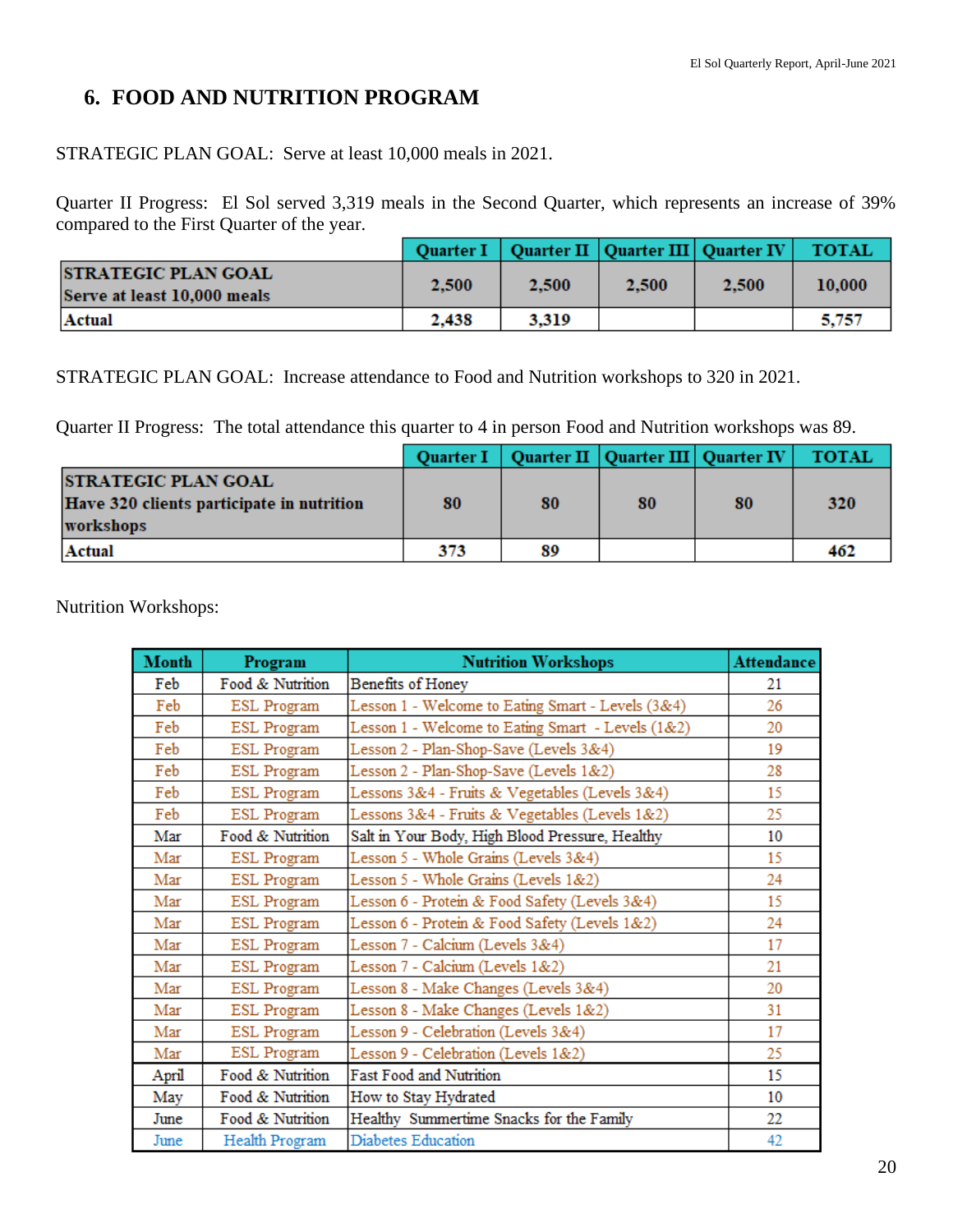STRATEGIC PLAN GOAL: Provide 1,500 pounds of produce from the Community Garden in 2021.

Quarter II Progress: 500 pounds of food were harvested in the Second Quarter.

|                                                                              |     |     | Quarter I   Quarter II   Quarter III   Quarter IV |     | <b>TOTAL</b> |
|------------------------------------------------------------------------------|-----|-----|---------------------------------------------------|-----|--------------|
| <b>STRATEGIC PLAN GOAL</b><br>Provide 1500 pounds of food from the<br>garden | 375 | 375 | 375                                               | 375 | 1500         |
| Actual                                                                       | 600 | 500 |                                                   |     | 1100         |

STRATEGIC PLAN GOAL: Provide food for 160 clients through the Community Garden in 2021.

Quarter II Progress: The Community Garden provided food for 336 clients in the Second quarter.

|                                                                                           |     |     | Quarter I   Quarter II   Quarter III   Quarter IV |            | <b>AVG</b> |
|-------------------------------------------------------------------------------------------|-----|-----|---------------------------------------------------|------------|------------|
| <b>STRATEGIC PLAN GOAL</b><br>Provde food for 160 clients through<br>the Community Garden | 160 | 160 | 160                                               | <b>160</b> | 160        |
| Actual                                                                                    | 271 | 336 |                                                   |            | 271        |

#### **a. Hot Meal Program**

In the Second quarter of 2021, El Sol served a total of 3,319 meals.

| <b>El Sol Hot Meal</b> |                                     |                                    |  |  |  |
|------------------------|-------------------------------------|------------------------------------|--|--|--|
| <b>Month</b>           | <b>Total Meals</b><br><b>Served</b> | Average<br>meals served<br>per day |  |  |  |
| January                | 877                                 | 58                                 |  |  |  |
| February               | 656                                 | 33                                 |  |  |  |
| March                  | 905                                 | 34                                 |  |  |  |
| April                  | 916                                 | 13                                 |  |  |  |
| May                    | 1,342                               | 12                                 |  |  |  |
| June                   | 1,061                               | 13                                 |  |  |  |
| <b>Total</b>           | 5,757                               | 27                                 |  |  |  |

The Food and Nutrition Program is making a hot meal first thing in the morning and also providing "To-Go" lunches for workers going out to work. The meals listed in the chart include both the hot meals and the lunches.

In the Second Quarter, volunteers contributed 295 hours in the kitchen at El Sol.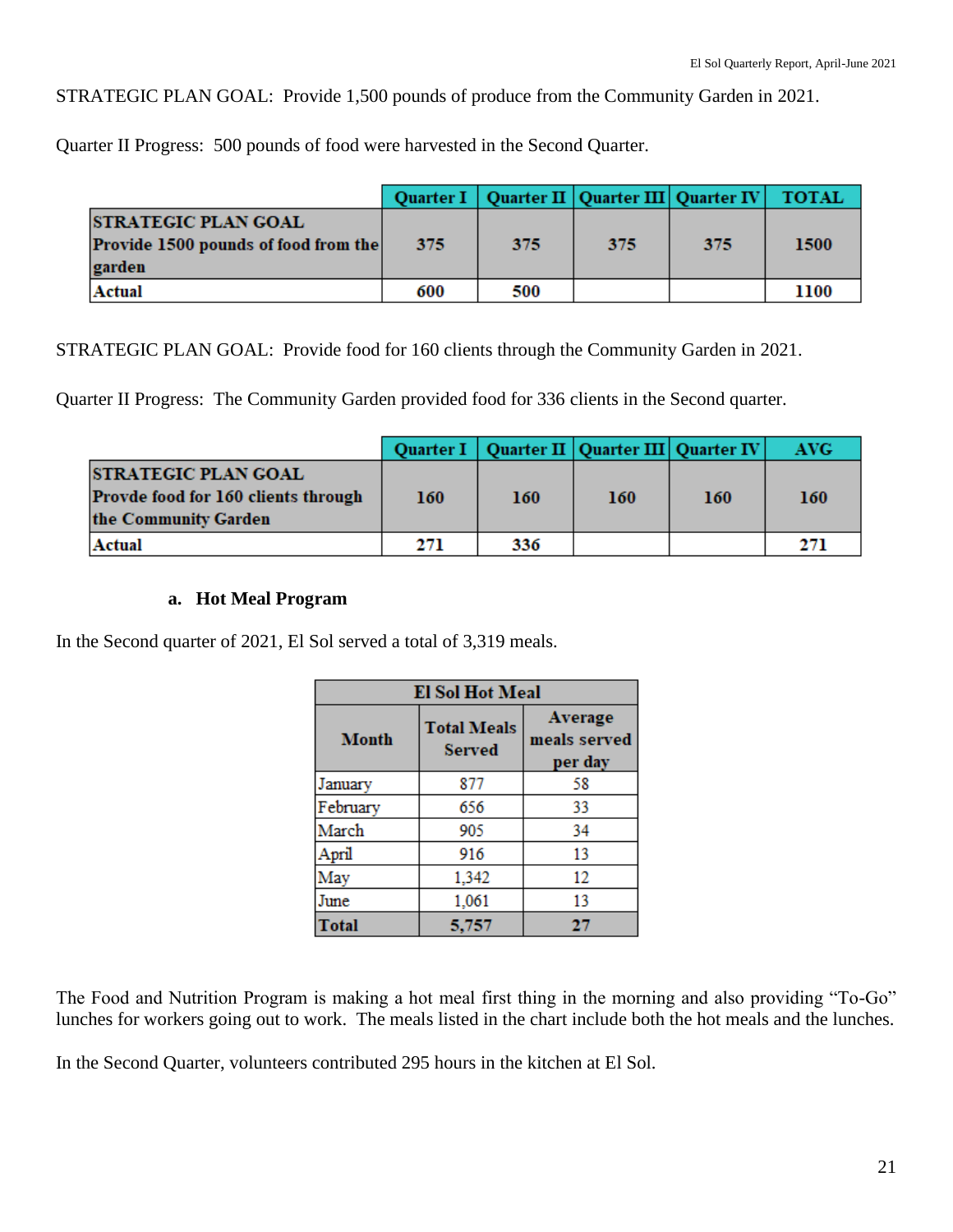| Value of the Food & Nutrition Program                 |          |          |          |  |  |  |
|-------------------------------------------------------|----------|----------|----------|--|--|--|
| <b>Quarter I</b><br><b>Total</b><br><b>Quarter II</b> |          |          |          |  |  |  |
| Hot Meals (@ \$3/meal)                                | \$7,314  | \$9,957  | \$17,271 |  |  |  |
| Food Pantry, food                                     | \$15,866 | \$20,657 | \$36,523 |  |  |  |
| Kitchen Volunteers                                    | \$5,210  | \$8,425  | \$13,635 |  |  |  |
| Garden Volunteers                                     | \$5,594  | \$5,602  | \$11,196 |  |  |  |
| PBC Food Bank - Food Stamps                           | \$2,283  | \$2,968  | \$5,251  |  |  |  |
| <b>Total</b>                                          | \$36,267 | \$47,610 | \$83,877 |  |  |  |

#### **b. CROS Ministries Food Pantry**

In the Second quarter, the C.R.O.S Ministries Pantry at El Sol served 1,154 individuals, averaging 385 individuals per month.

| <b>Jupiter Food Pantry</b> |                         |          |  |  |  |
|----------------------------|-------------------------|----------|--|--|--|
| <b>Month</b>               | People<br><b>Served</b> | Value*   |  |  |  |
| January                    | 318                     | \$5,636  |  |  |  |
| February                   | 401                     | \$5,336  |  |  |  |
| March                      | 365                     | \$4,894  |  |  |  |
| April                      | 377                     | \$7,036  |  |  |  |
| May                        | 368                     | \$8,175  |  |  |  |
| June                       | 409                     | \$5,447  |  |  |  |
| Total                      | 2.238                   | \$36,523 |  |  |  |

#### **c. Palm Beach County Food Bank – Food Stamps**

The Palm Beach County Food Bank resumed their Benefits Specialist visits to El Sol in February of this year. El Sol has a representative from the Palm Beach County Food Bank who visits El Sol every Thursday between 9am and 4pm to provide assistance with Food Stamp applications and Medicaid inquiries.

In the Second quarter of 2021, the Palm Beach County Food Bank Benefit Specialist assisted 41 community members with their PBCFB applications.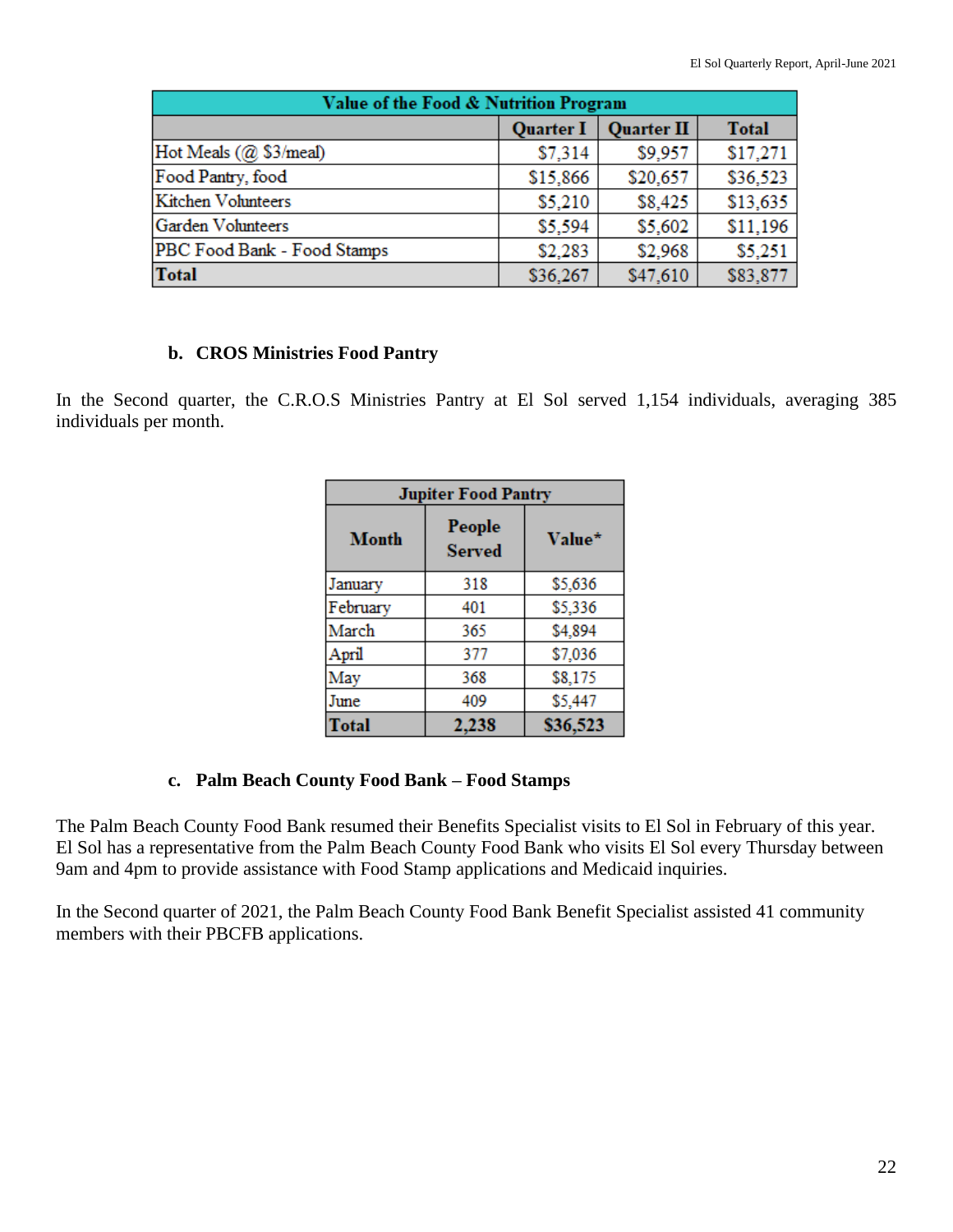#### **d. Sunshine Organic Community Garden**

In the Second quarter of 2021, we harvested 500 pounds of food from the garden. Community members volunteered 196 hours in the Sunshine Organic Community Garden.

| Month                  | Garden |
|------------------------|--------|
| January*               | 200    |
| February*              | 200    |
| March*                 | 200    |
| April                  | 140    |
| May                    | 170    |
| June                   | 190    |
| <b>Total lbs</b>       | 1100   |
| <b>STORY OF STRAIN</b> | . .    |

\*Estimated harvest due to lost recording log

| Date     | <b>Workshops</b>         | <b>Attendance</b> |
|----------|--------------------------|-------------------|
| January  | <b>Growing Tomatoes</b>  |                   |
| February | Choosing Healthy Plants  | 10                |
| March    | Methods of Pollination   | 13                |
|          | Removing raised garden   |                   |
| June     | beds / Building new beds | 22                |
|          | from galvanized steel    |                   |
| 'otal    |                          |                   |

In the second quarter, 22 Community members attended and continue to attend classes on removing raised garden beds and building new beds from galvanized steel panels.

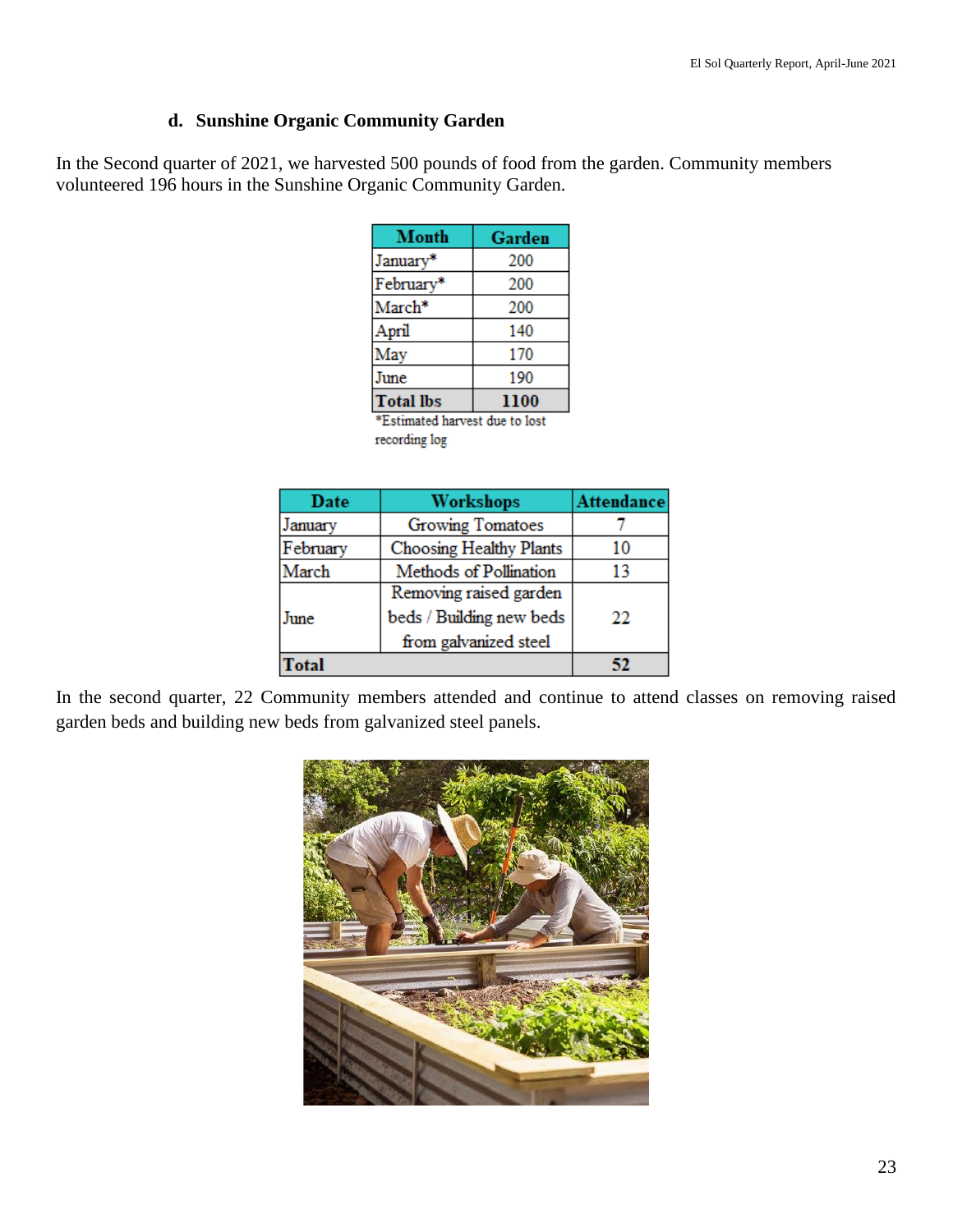## **7. YOUTH DEVELOPMENT PROGRAM**

STRATEGIC PLAN GOAL: Provide academic learning experiences to at least 90 children (book club, homework club, Girls Who Code, etc.)

Quarter II Progress: El Sol provided 25 students with academic learning experiences.

|                                                                        | <b>Ouarter I</b> |    | Quarter II   Quarter III   Quarter IV |    | <b>TOTAL</b> |
|------------------------------------------------------------------------|------------------|----|---------------------------------------|----|--------------|
| <b>STRATEGIC PLAN GOAL</b><br>Provide academic learning<br>experiences | 22               | 22 | 23                                    | 23 | 90           |
| <b>Actual</b>                                                          | 23               | 25 |                                       |    | 48           |

STRATEGIC PLAN GOAL: Provide direct family services to at least 60 children and their parents each year (summer camp, tutoring, study hall, school for parents).

Quarter II Progress: El Sol provided 11 students with direct family services.

|                                                                     |    | Quarter I   Quarter II   Quarter III   Quarter IV |    |    | <b>TOTAL</b> |
|---------------------------------------------------------------------|----|---------------------------------------------------|----|----|--------------|
| <b>STRATEGIC PLAN GOAL</b><br><b>Provide direct family services</b> | 10 | <b>20</b>                                         | 20 | 10 | 60           |
| Actual                                                              | 21 |                                                   |    |    | 32           |

STRATEGIC PLAN GOAL: Provide family support and referral services to at least 30 families each year (JTAA, VPK, Library, etc.)

Quarter II Progress: El Sol provided 26 families with support and referral services

|                                                                                      | <b>Quarter I</b> |    | Quarter II   Quarter III   Quarter IV | <b>TOTAL</b> |
|--------------------------------------------------------------------------------------|------------------|----|---------------------------------------|--------------|
| <b>STRATEGIC PLAN GOAL</b><br><b>Provide family support and referral</b><br>services | -5               | 10 | 10                                    | 30           |
| Actual                                                                               | 24               | 26 |                                       | 50           |

STRATEGIC PLAN GOAL: Provide access to at least 5 unduplicated community resources each year (Back to School Bash, Santa in the Park, PTO Meetings, etc.)

Quarter II Progress: El Sol has provided 2 community resources in 2021.

|                                                                   | <b>Ouarter I</b> |  | Quarter II   Quarter III   Quarter IV | <b>TOTAL</b> |
|-------------------------------------------------------------------|------------------|--|---------------------------------------|--------------|
| <b>STRATEGIC PLAN GOAL</b><br><b>Provide access to at least 5</b> |                  |  |                                       |              |
| unduplicated community resources                                  |                  |  |                                       |              |
| Actual                                                            |                  |  |                                       |              |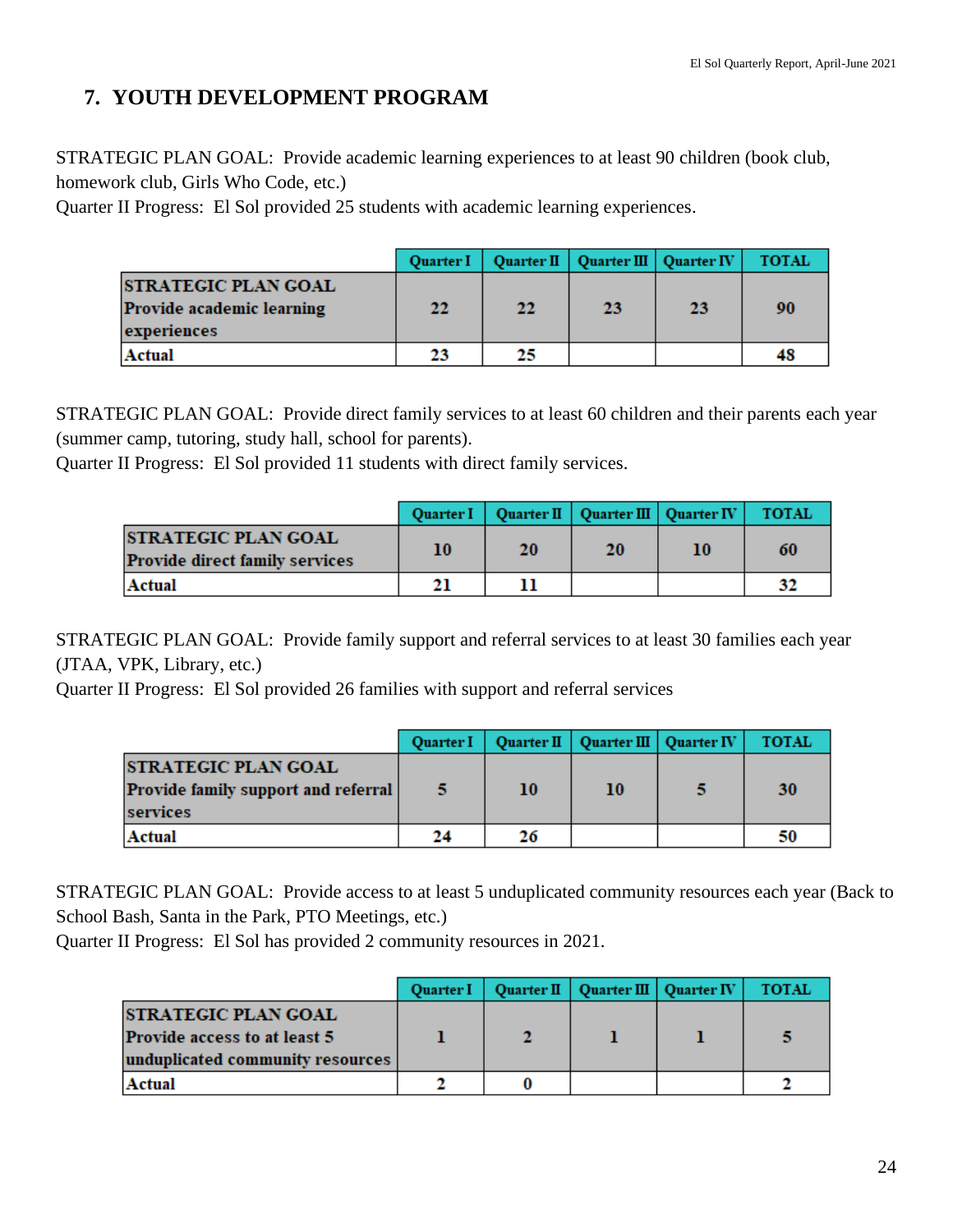|                                   | Provide academic learning experiences to at least 90 children (book club, homework club<br>Girls Who Code, etc) |              |              |                          |              |              |              |              |
|-----------------------------------|-----------------------------------------------------------------------------------------------------------------|--------------|--------------|--------------------------|--------------|--------------|--------------|--------------|
|                                   |                                                                                                                 |              |              |                          | O3           |              | Ο4           |              |
| Service                           | $#$ sessions                                                                                                    | $#$ students | $#$ sessions | $#$ students $\parallel$ | $#$ sessions | $#$ students | $#$ sessions | $#$ students |
| Libros Book Club                  |                                                                                                                 |              |              |                          |              |              |              |              |
| The Unique and Powerful Book Club |                                                                                                                 |              |              |                          |              |              |              |              |
| Total                             |                                                                                                                 | 23           | 22           | 25                       |              |              |              |              |

|                      | Provide direct family services to at least 60 children and their parents each year (summer<br>camp, tutoring, study hall, school for parents) |              |              |                  |              |              |              |              |
|----------------------|-----------------------------------------------------------------------------------------------------------------------------------------------|--------------|--------------|------------------|--------------|--------------|--------------|--------------|
|                      |                                                                                                                                               |              |              | O3               |              | Ο4           |              |              |
| Service              | $#$ sessions                                                                                                                                  | $#$ Students | $#$ sessions | $#$ Students $ $ | $#$ sessions | $#$ Students | $#$ sessions | $#$ Students |
| Virtual Tutoring     | 38                                                                                                                                            |              | 41           |                  |              |              |              |              |
| In person Tutoring   |                                                                                                                                               |              | 20           |                  |              |              |              |              |
| Bike Repair Workshop |                                                                                                                                               | 12           |              |                  |              |              |              |              |
| <b>Total</b>         | 43                                                                                                                                            | 21           | 61           |                  |              |              |              |              |

Family support and referral services to families:

|                                                       |    |              | $#$ Families   |    |
|-------------------------------------------------------|----|--------------|----------------|----|
| Event                                                 | Ql | $\mathbf{Q}$ | Q <sub>3</sub> | Q4 |
| School Registration                                   |    |              |                |    |
| <b>VPK</b> Regsitration                               |    | 9            |                |    |
| College Preparation                                   |    |              |                |    |
| <b>Baby Supplies</b>                                  |    |              |                |    |
| Activating student ebt card, internet connection, and |    | 8            |                |    |
| bus-stops                                             |    |              |                |    |
| <b>Total</b>                                          | 24 | 26           |                |    |

Access to unduplicated community resources (Back to School Bash, Santa in the Park, PTO Meetings, etc.):

|                                                   |    |    | # Events |    |
|---------------------------------------------------|----|----|----------|----|
| Event                                             | Ql | Q2 | Q3       | Q4 |
| Drowning Prevention Presentation                  |    |    |          |    |
| <b>Spring Fest</b>                                |    |    |          |    |
| Palm Beach State College Informational session    |    |    |          |    |
| with Dr. Alina Manzanero and Lee Rodriguez        |    |    |          |    |
| Riverbend bike ride with Li-bros book club        |    |    |          |    |
| Homesafe presented an informational session       |    |    |          |    |
| End of the year ice-cream social and kindness and |    |    |          |    |
| wellness event for all book clubs                 |    |    |          |    |
| <b>Total</b>                                      |    |    |          |    |

Volunteers provided 84 hours of service to El Sol in our Youth Development Program.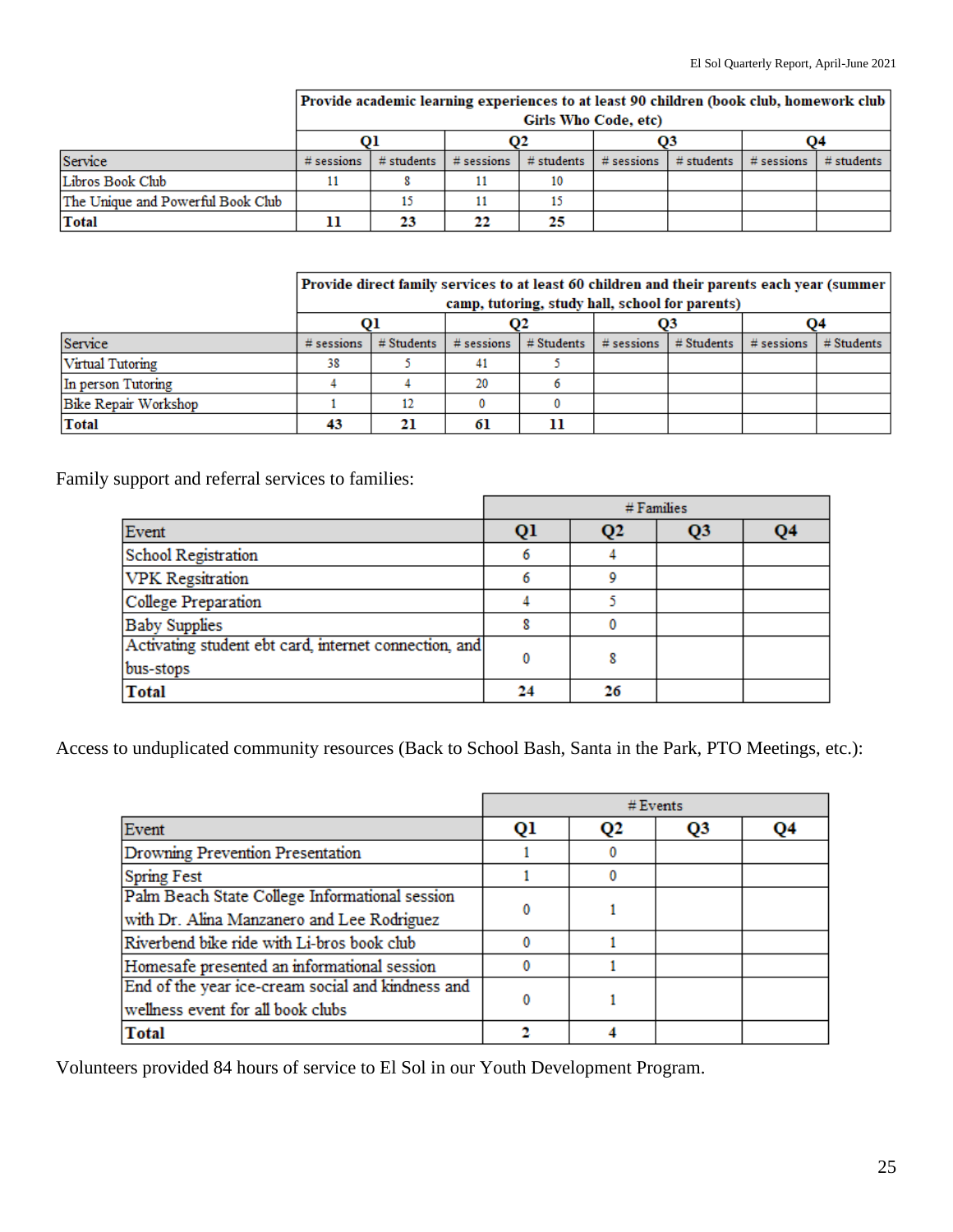# **IV. PROGRAM DESCRIPTION TABLE**

| Program                                                   | <b>Dates/Times</b>                                                                         | <b>Description</b>                                                                                                                                                                                                                                                     |
|-----------------------------------------------------------|--------------------------------------------------------------------------------------------|------------------------------------------------------------------------------------------------------------------------------------------------------------------------------------------------------------------------------------------------------------------------|
| <b>Labor Program</b>                                      |                                                                                            |                                                                                                                                                                                                                                                                        |
| Day Labor                                                 | $Mon-Sat$<br>$7AM - 1PM$<br>Sunday<br>$7AM - 11AM$                                         | Match the skills of registered day laborers to employers.                                                                                                                                                                                                              |
| Case Management                                           | $Mon-Fri$<br>$8AM - 3PM$<br>Two Saturdays a<br>Month<br>$8AM - 3PM$                        | Worker Registration, interviews, crisis funds, file<br>management and review.                                                                                                                                                                                          |
| <b>Adult Education</b>                                    |                                                                                            |                                                                                                                                                                                                                                                                        |
| <b>Worker Development:</b><br>Capacitate para Empleo      | Varies                                                                                     | Vocational On-line Spanish training class in the Computer<br>Lab at El Sol and Vocational workshops                                                                                                                                                                    |
| <b>Worker Development:</b><br><b>Sewing Program</b>       | Mon & Wed (Basic)<br>Tue & Thurs<br>(Advanced)<br><b>5PM-7PM</b><br><b>During Semester</b> | Vocational training to provide real life marketable and<br>income generating sewing skills.<br>Customer access for tailoring.                                                                                                                                          |
| Worker Development:<br>Kitchen Training<br>Program        | Sat<br>$12PM - 5PM$<br>Seasonal                                                            | Vocational training to provide real life marketable and<br>income generating culinary skills.                                                                                                                                                                          |
| <b>Worker Development:</b><br><b>Vocational Workshops</b> | Varies                                                                                     | Vocational training to provide skills for Construction, Auto<br>Repair, Cleaning, landscaping, and handyman skills. Held at<br>various locations.                                                                                                                      |
| <b>ESOL</b>                                               | $Mon - Wed$<br>$7PM - 9PM$<br><b>During Semester</b>                                       | Structured ESOL classes with four levels of English<br>Proficiency; includes Staying Healthy Curriculum and<br>Financial Literacy. Volunteers provide childcare at night for<br>parents who would otherwise be unable to attend class.<br>Currently available On-line. |
| <b>ESL Table Talk</b>                                     | Mon, Wed & Fri<br>$9AM - 11AM$<br>Currently On Hold                                        | Informal table talk discussion. Each lesson can stand alone<br>and covers job related topics such as landscaping,<br>housekeeping, painting, etc.                                                                                                                      |
| <b>Conversational English</b>                             | Tues and Thurs<br>$9:30AM - 11:30AM$<br>Currently On Hold                                  | Conversational English practice for intermediate to advanced<br>level students.                                                                                                                                                                                        |
| Plazas Comunitarias                                       | $Mon$ – Thurs<br><b>7PM - 9PM</b><br>During Semester                                       | Adult education for Spanish speakers; levels range from<br>basic literacy to GED. Recognized by the Mexican<br>Department of Education.                                                                                                                                |
| <b>Computer Literacy</b>                                  | Mon<br>$7PM - 9PM$<br><b>During Semester</b>                                               | Basic Computer skills including Microsoft Office and using<br>the internet.                                                                                                                                                                                            |
| GED Prep in Spanish                                       | $Tue-Fri$<br>$7PM - 9PM$<br><b>During Semester</b>                                         | Preparation to take the GED in Spanish                                                                                                                                                                                                                                 |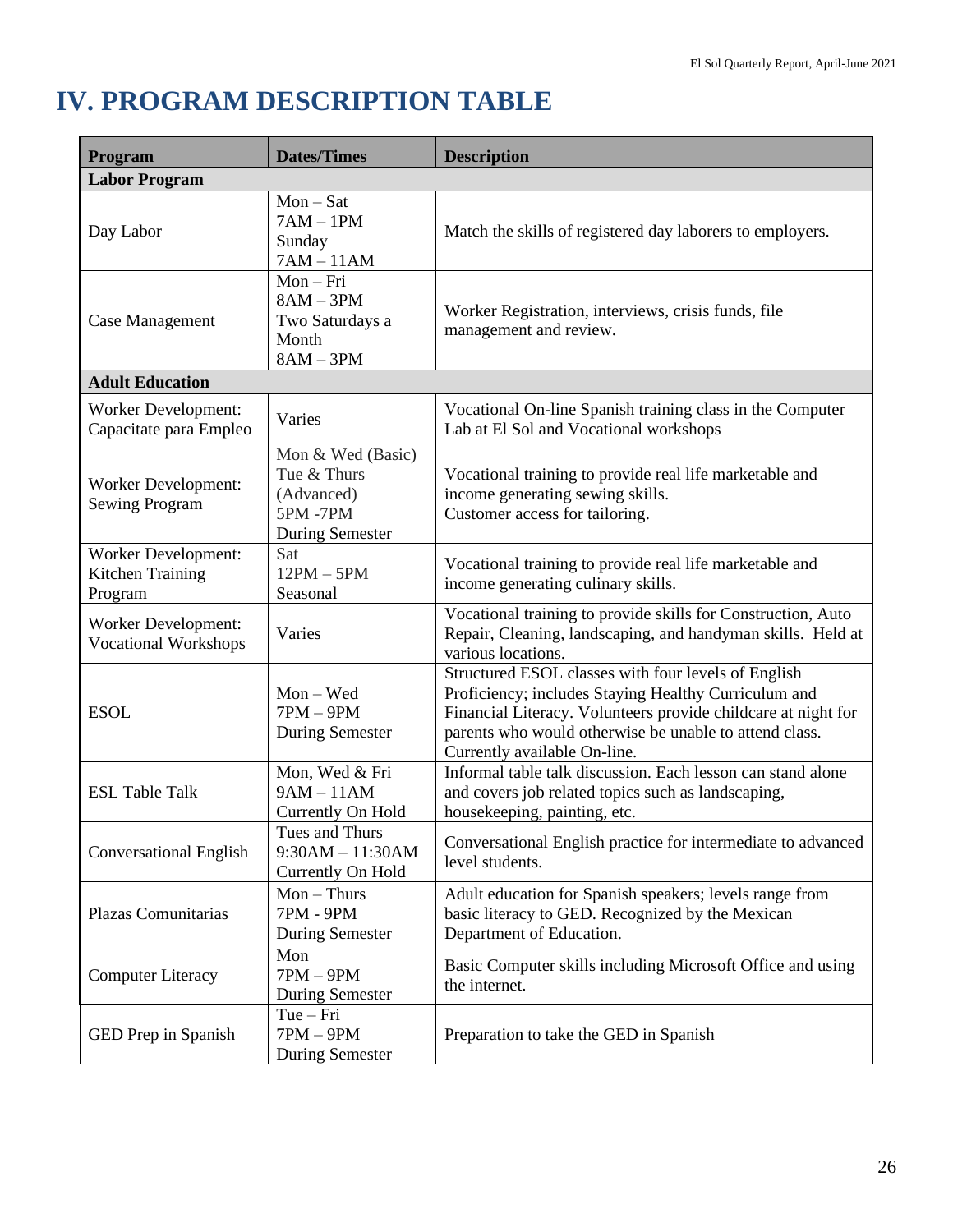| <b>Health</b>                                           |                                              |                                                                                                                                                                                                                                                                                                              |  |  |
|---------------------------------------------------------|----------------------------------------------|--------------------------------------------------------------------------------------------------------------------------------------------------------------------------------------------------------------------------------------------------------------------------------------------------------------|--|--|
| Promotores de Salud                                     | Varies                                       | Hispanic Community Leaders are trained on various health<br>topics to inform and educate the community.                                                                                                                                                                                                      |  |  |
| Referrals & Education                                   | Mon-Fri<br>$9AM - 5PM$                       | Assist and guide people in accessing healthcare; provide<br>educational workshops about health issues and healthy living<br>through guest speakers and El Sol's Promotores de Salud<br>program (Health Promoters).                                                                                           |  |  |
| <b>School for Parents</b>                               | Saturdays (Varies)<br>$9AM - 11AM$           | Classes for families to strengthen parenting skills, and<br>foster communication in the household                                                                                                                                                                                                            |  |  |
| Zumba in the Park                                       | Thursdays<br>$5:30PM - 6:30PM$               | Fitness classes taught for healthy exercise and to have fun.<br>Currently on line.                                                                                                                                                                                                                           |  |  |
| Foundcare<br>HIV/AIDS testing                           | Third Saturday of<br>the Month<br>8AM - 10PM | Free HIV/AIDS testing and education.                                                                                                                                                                                                                                                                         |  |  |
|                                                         |                                              | <b>Community Life</b>                                                                                                                                                                                                                                                                                        |  |  |
| <b>Community Service</b>                                | Monthly<br>Currently On Hold                 | Workers, Volunteers and Community Members participate in<br>community service projects.                                                                                                                                                                                                                      |  |  |
| Volunteers                                              | Varies                                       | Community members volunteer at El Sol in a variety of roles<br>including welcoming employers, grant writing, IT support,<br>teaching English, preparing meals, and administrative tasks.                                                                                                                     |  |  |
| <b>Professional Volunteers</b>                          | Varies                                       | Community Members who volunteer at El Sol within their<br>profession and expertise. This includes IT, graphic arts, grant<br>writing, interior design, and publishing.                                                                                                                                       |  |  |
| <b>AARP</b>                                             | Varies                                       | AARP paid Part-Time positions; Assigned to assist El Sol's<br>mission.                                                                                                                                                                                                                                       |  |  |
| Interns                                                 | Varies                                       | Interns assist with community service, planning events,<br>programs, administrative tasks, and annual surveys.                                                                                                                                                                                               |  |  |
| <b>Special Events</b>                                   | Varies                                       | El Sol puts on different Community events during the year<br>such as El Sol Fest and The Volunteer Luncheon.                                                                                                                                                                                                 |  |  |
| Town of Jupiter Code<br><b>Compliance Presentations</b> | Varies                                       | The Town of Jupiter Code Compliance Division gives<br>presentations about Code Compliance issues.                                                                                                                                                                                                            |  |  |
|                                                         |                                              | <b>Legal Program</b>                                                                                                                                                                                                                                                                                         |  |  |
| Legal Referrals and<br>Education                        | Varies                                       | Assist and guide people in accessing the legal system and<br>provide educational workshops about their rights and<br>responsibilities under the laws of the U.S. and the state of<br>Florida.                                                                                                                |  |  |
|                                                         |                                              | <b>Food and Nutrition</b>                                                                                                                                                                                                                                                                                    |  |  |
| <b>Hot Meal Program</b>                                 | Mon-Fri<br>8:30 AM                           | El Sol provides coffee $\&$ bread in the morning every day and a<br>hot meal Monday through Friday for those waiting for work.                                                                                                                                                                               |  |  |
| <b>CROS Ministries</b><br><b>Food Pantry</b>            | Tues and Fri<br>$2PM - 4PM$                  | C.R.O.S. Ministries distributes food to anyone hungry in North<br>Palm Beach County.                                                                                                                                                                                                                         |  |  |
| <b>Farmers Market</b>                                   | Seasonal<br>Sundays<br>$9AM - 1PM$           | Market on North parking lot with vendors providing fresh<br>produce and hand made products                                                                                                                                                                                                                   |  |  |
| Sunshine Organic<br><b>Community Garden</b>             | Varies                                       | This garden is meant to educate and empower the residents of<br>Jupiter to grow their own food using sustainable methods.<br>10% of the harvest goes back to the El Sol Hot Meal and Food<br>Pantry Programs. The Garden has 30 plots, 20 of which are<br>reserved for the low income residents of our area. |  |  |